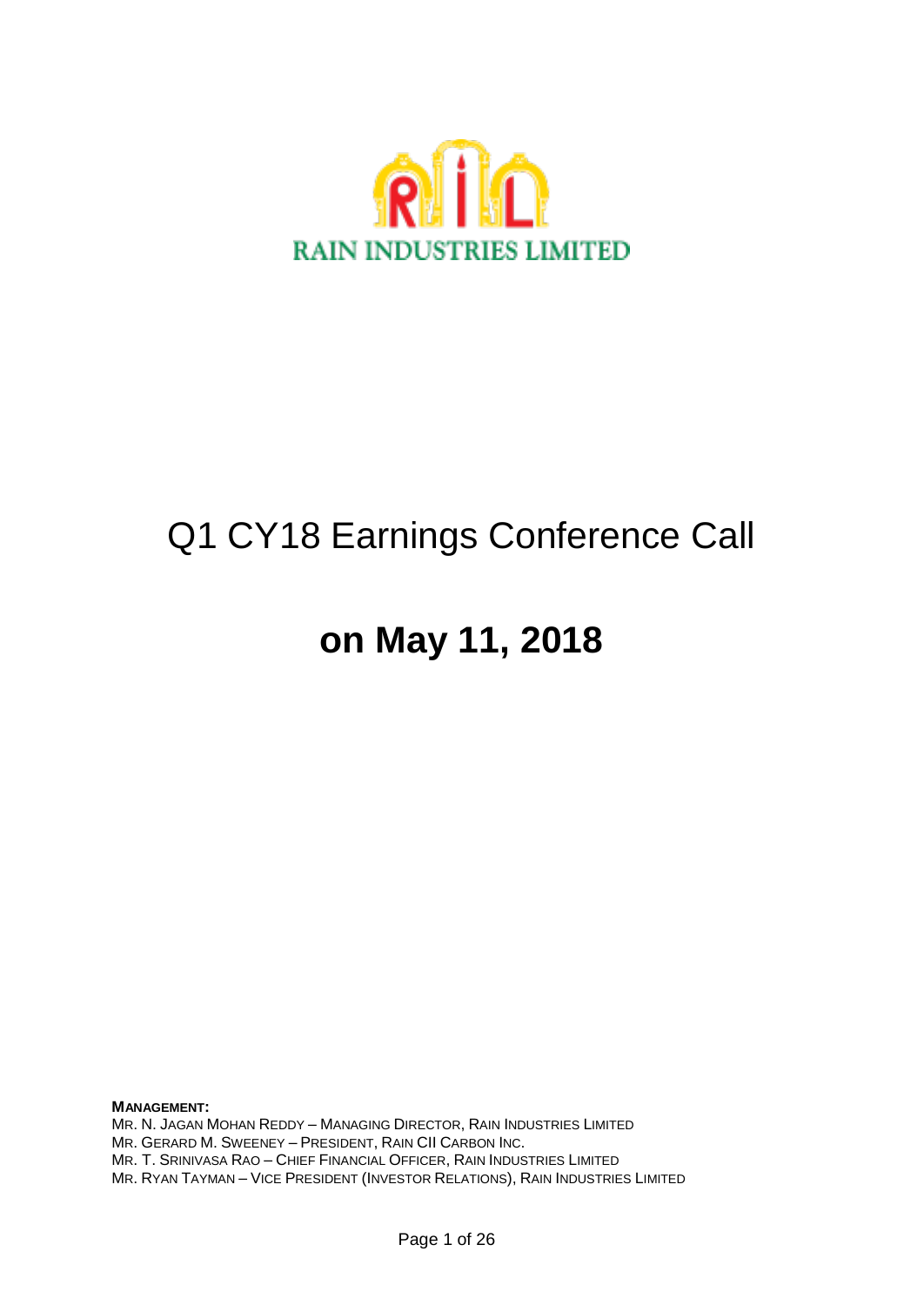

**Moderator:** Ladies and Gentlemen, Good Day and Welcome to the Rain Industries Limited Q1 FY '18 Earnings Conference Call. As a reminder, all participant lines will be in the listen-only mode and there will be an opportunity for you to ask questions after the presentation concludes. Should you need assistance during the conference call, please signal an operator by pressing '\*' and then '0' on your touchtone telephone. Please note that this conference is being recorded. I now hand the conference over to Mr. Ryan Tayman, Vice President, IR, Rain Industries. Thank you and over to you, Sir.

**Ryan Tayman:** Good Evening everyone. I welcome all the participants to the First Quarter 2018 Earnings Conference Call of RAIN INDUSTRIES LIMITED. Speakers on today's call are Jagan Reddy Nellore, Managing Director of RAIN INDUSTRIES LIMITED, Gerard Sweeney, President of RAIN CARBON INC., and T. Srinivasa Rao, Chief Financial Officer of RAIN INDUSTRIES LIMITED.

> During the call, management will be referencing and discussing a slide show presentation which is available for viewing on our website at www.rain-industries.com in the Investor relations section. We recommend viewing this presentation while listening to management's discussion.

> Before we begin I would like to mention that some of the statements made in today's discussion may be forward looking in nature that could be affected by certain risks and uncertainties. The Company's actual results could differ materially from such forward-looking statements. Now if you could turn to slide 3 and I would request Jagan to provide an update on key developments within RAIN Group, over to you Jagan.

**N. Jagan Mohan Reddy:** Thank you, Ryan. A very good evening to all the participants.

As you have noticed from the earnings release and presentation the Company has changed its business segments. This significant development is due to the functional integration of RAIN's businesses over past years. With the functional integration nearing completion management has taken the opportunity to redesign how it manages the Company's product portfolio. Marketing of the products has been switched from a site and product based model to a region-specific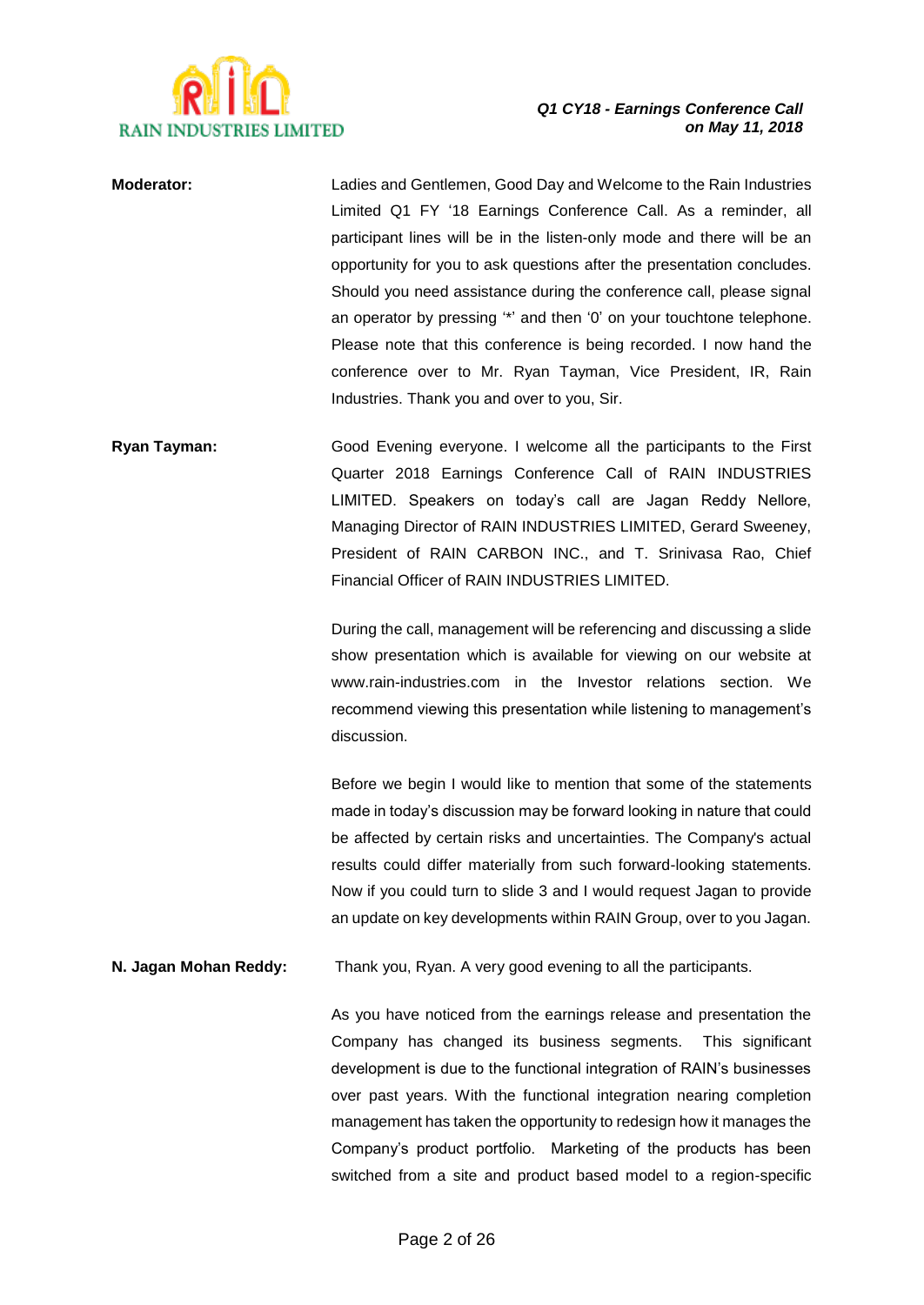

layout which allows the team to optimize the marketing efforts in addition to segregating its products produced from value-added processes. This structural transparency reflects the business rationale of the company by aligning products along their major value chains (raw material to end-product) in addition to increasing focus on valueadded processes that are meaningful contributors to the Company's earnings.

The Company believes that realigning our business segments will allow management to increase focus on newly developed products that offer environmental benefits to our customers as well as those that are serving the needs of certain high-growth areas. The resulting segments will be called Carbon, Advanced Materials and Cement. This change is effective January 1, 2018, and as expected from an Advanced Materials producer, the transition should stimulate new strategic initiatives to further improve the over-all performance of the Company.

Turning to Slide 4 …

The table provides a breakdown of each business segment and the products which roll into the various reporting lines. Here you can see that the Carbon business segment is comprised of the primary products derived from calcination and coal tar distillation. The Advanced Materials business segment includes products produced from further processing of our primary coal tar distillates, our naphthalene production, and petrochemical by-products and aromatic intermediates. We have broken our Advanced Materials segment into 4 reporting lines Engineered Products, Petro Chemical Intermediates, Naphthalene Derivates and Resins. In the past, several were grouped within our Chemical segment and the rest have transferred over from our Carbon segment. The products in red were transferred from Carbon and the products in blue are from Chemicals. The heritage Carbon segment products are value added products which in most instances have their own operating plant at the same location our coal tar distillation is carried out. We believe the further refinements to these products and the associated value achieved by them was lost within the Carbon segment. Now, with the new classification of these products, there is a clear demarcation between output from the primary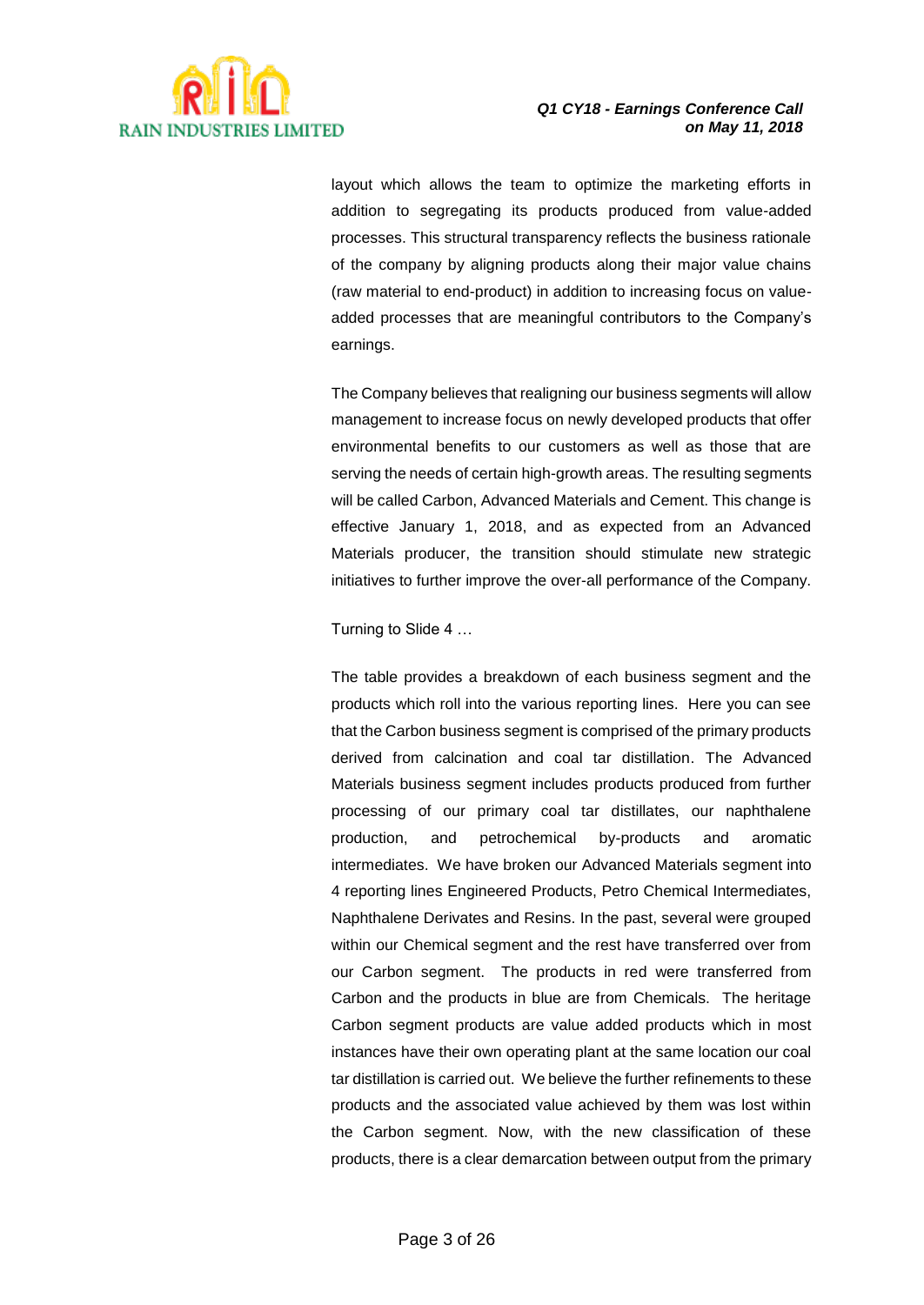

coal tar carbon business and further downstream processing of the derivates.

Now turning to Slide 5 on new capital expansion…..

In order to participate in the rapid growth of water white resins for adhesive applications and to further grow and diversify the Advanced Materials business, RAIN plans to invest in a 30,000 tons p.a. plant for DCPD/C9 resin polymerization and hydrogenation plant at its integrated coal and petrochemical site in Castrop-Rauxel, Germany. This plant will produce various Hydrogenated Hydro Carbon Resins or HHCR products with flexibility to produce various HHCR products using special proprietary and patented technology of RAIN.

Hydrogenation is the next step for hydrocarbon resin producers, to satisfy evolving regulatory requirements and demand by consumerand industrial-goods manufacturers for cleaner and safer raw materials. We are seeing particularly high demand for white-water resins from the producers of food packaging and sanitary products.

In 2017, we originally announced plans to do this expansion at our Uithoorn plant in the Netherlands. But after doing a feasibility study, it was observed that Castrop-Rauxel would be the most competitive and economical plant location due to its full integration into the largest Advanced Material plant of RAIN. Additionally, there is a scope to upgrade the capacity from 30,000 tons p.a. to 50,000 tons p.a. with further debottlenecking, which will provide further growth opportunities in the future. Project execution commenced in CY17, and the HHCR plant is estimated to start up operations in CY19.

The total estimated CAPEX for this project is \$66 million. All the requisite permissions are obtained, detailed engineering is done and site preparation work is under progress.

Turning to slide 6 on the status of ongoing capital expansions …..

Last year, we announced 3 other capital projects, including a 370,000 tons p.a. vertical shaft calcination plant in Vizag, debottlenecking of our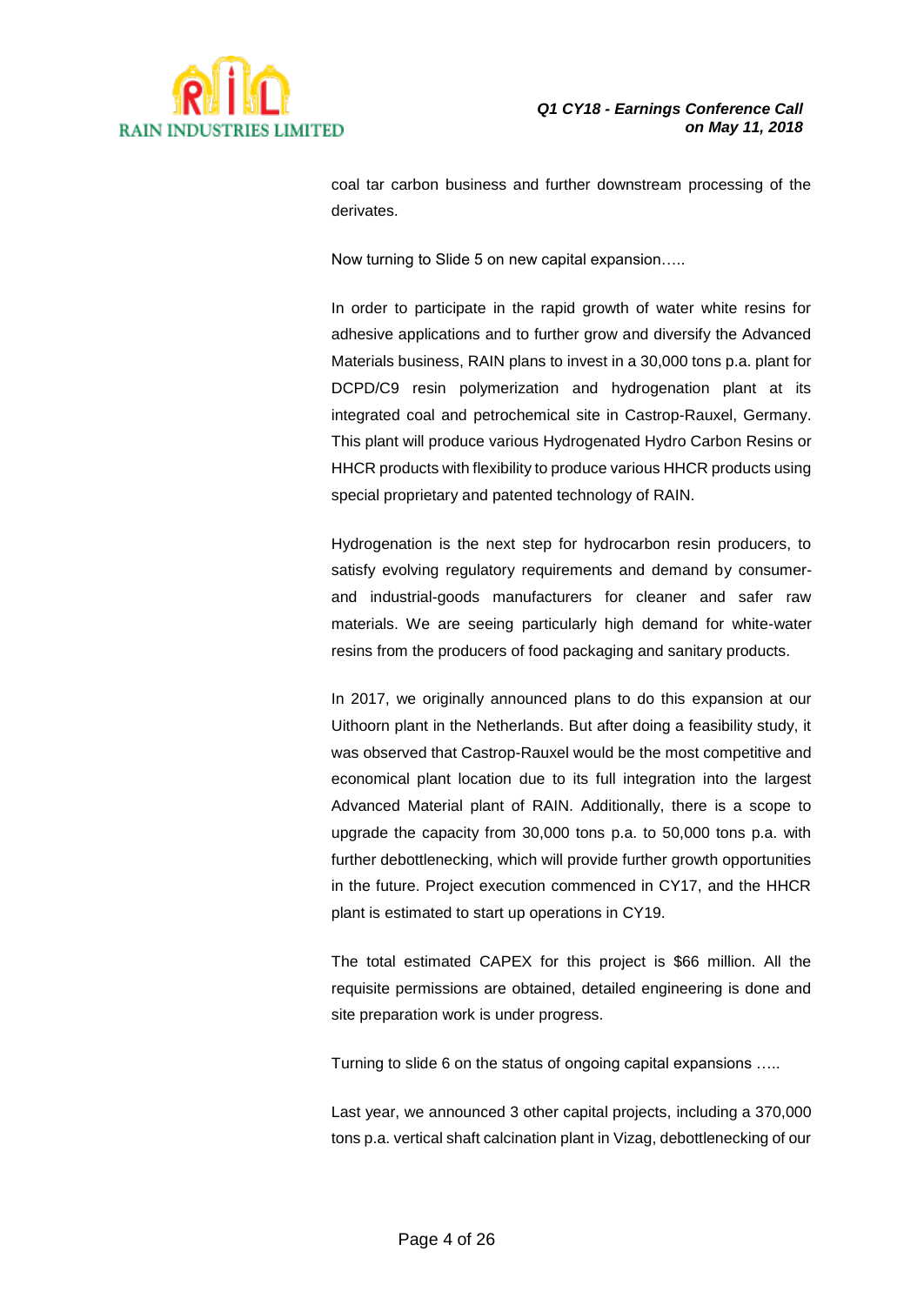

petro chemical distillation facilities in Europe and a 4.1 MW waste heat recovery power plant at our Nalgonda cement plant.

Preliminary project work commenced in CY17 on the vertical shaft calcination. We have obtained all the requisite permissions and the work progress is as per the planned schedule. The calcining facility is estimated to commence operations in the third quarter of CY19.

The debottlenecking of our petro chemical distillation facilities has made substantial progress, and we estimate that this project will be completed on schedule in the fourth quarter of CY18.

Similarly, the preliminary project work for our 4.1 MW waste heat recovery power plant at our Nalgonda cement facility commenced in CY17. All the requisite permissions are obtained and the Design, Engineering, Procurement and Construction contracts are executed. Structural work is under progress and progressing as per the planned schedule. The new waste heat recovery facility is estimated to commence operations in the first quarter of CY19.

Now moving to slide 7 on consolidated financial performance …..

RAIN is pleased with the improved performance during the First Quarter of 2018 compared to the First Quarter of 2017 due to the continued benefit from favorable market dynamics together with the strategic initiatives implemented during the last 2 years. The performance of the Advanced Materials segment was weaker in this Quarter primarily due to the increase in operating cost from the appreciation of Euro coupled with reduced sales volumes and outages at the BTX and PA plants.

In the First Quarter of 2018, RAIN achieved Consolidated Revenue of ₹32.91 Billion; Consolidated Adjusted EBITDA of ₹6.62 Billion; and Consolidated Adjusted Net Profit of ₹2.51 Billion. From the exchange rate fluctuation perspective, the impact from the appreciation of Euro is partially offset by depreciation of the USD against the Rupee in the First Quarter of 2018.

Turning to the next slide on Geography mix …..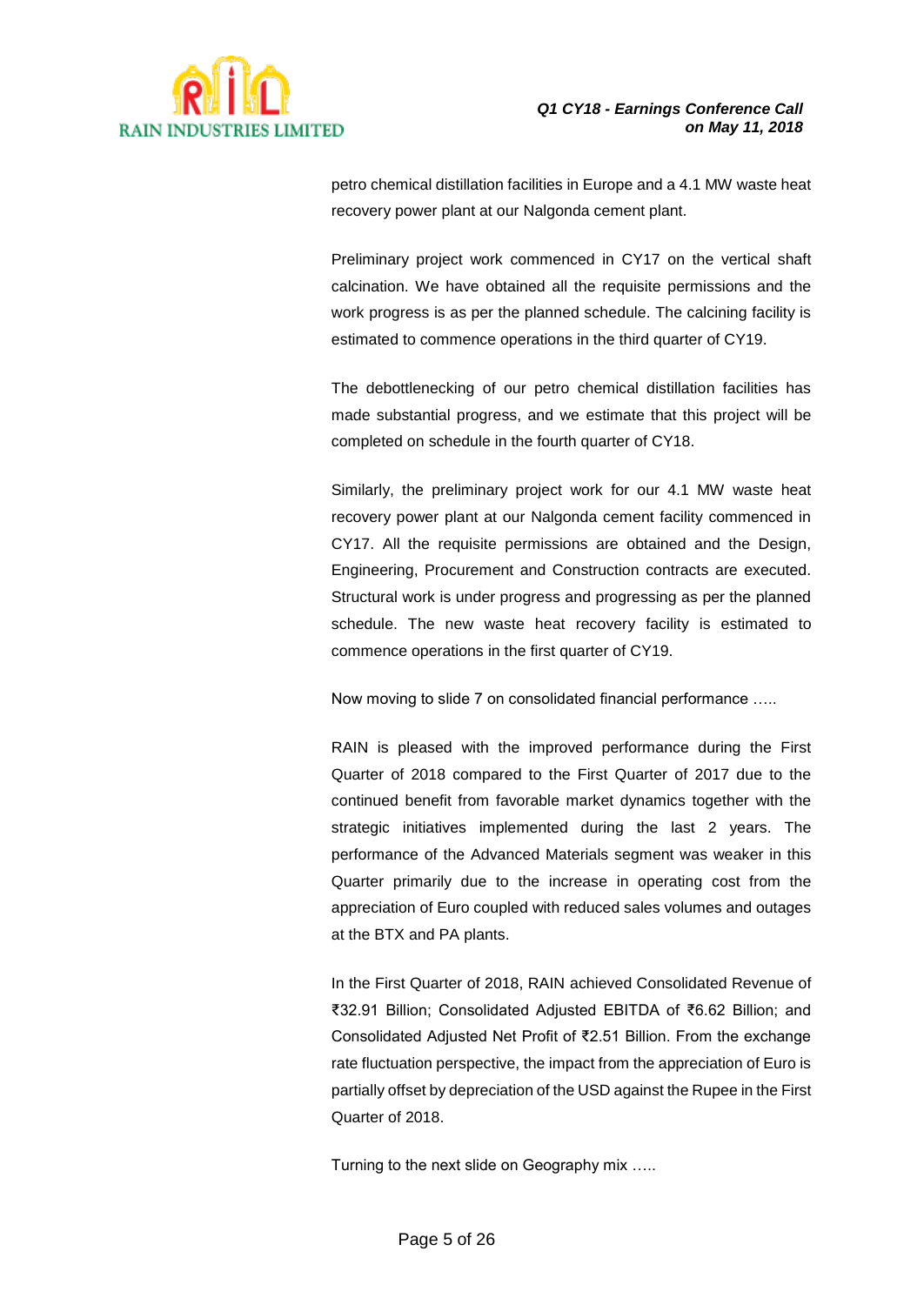

The consolidated revenue of RAIN is primarily generated within Europe, excluding Russia, which accounts for approximately 33% of revenues followed by North America, the US and Canada, at 29% and then by Asia including the Middle East, at approximately 26%. Of our total revenues only 4.7% were earned within Russia. The majority of these sales are generated from our Russian JV of which RAIN's shareholding is 65%.

Now Gerry Sweeney will take you through the industry developments on the next slide, Gerry…..

**Gerard Sweeney:** Thank you Jagan, and good evening everyone. It is a pleasure to speak with you all again. On Slide 9; the upper left bar chart, as discussed in prior quarters, shows Aluminum demand continues to grow worldwide. As you can see, the bullish trend is projected to continue in the forward years, a trend we believe will continue to be supported by the uptick in the global economy over the last few quarters, if not accelerate it.

> On the upper right, we see the healthy performance in the LME Aluminum price, which has been trading between \$2,100 and \$2,400 per ton for some time now. Another bullish trend shown on this graph is the continued decline in LME inventory levels, which has supported aluminum prices above \$2,000 for the last six months. The lower LME Inventories and higher Aluminum prices, coupled with moderating production levels in China, has led to the restarts mentioned on slide 10. At the same time, the world is still wary of the high inventories in China, and where these volumes will ultimately wind up in the future. Dumping of aluminum has garnered a lot of attention over the last few years in many countries, especially India and the U.S.

> On the lower left of slide 9, you can see that Fuel Oil prices in the First Quarter 2018 continued the upward trend we have seen over the past few quarters. Fuel Oil prices have increased almost 17% in First Quarter 2018 compared to First Quarter 2017.

Turning to slide 10

On slide 10, Asian Primary Aluminum production is up 8.1% in the first quarter 2018 compared to the first quarter 2017 according to recent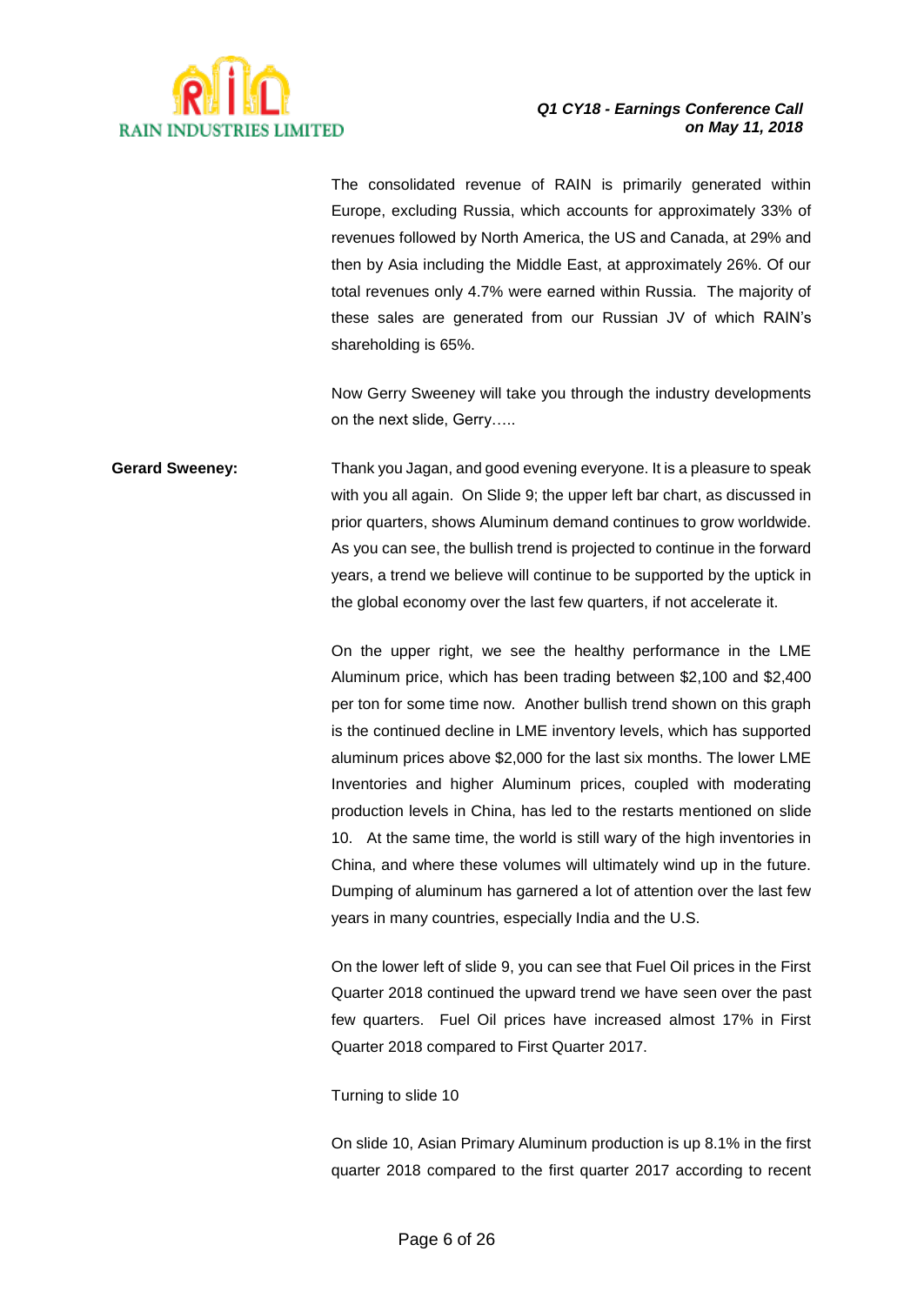

industry updates. During the winter season there were several curtailments of calciners in China and we will be watching the availability of these products now that the winter curtailments are over.

On the upper right, you can see the estimated incremental production capacity being added in the United States. The restarts originally started due to the favorable conditions in the AL market as well as the projected curtailments in china these have been further bolstered a 10% import duty and sanctions issued by the United States. Further, strong growth in LME and US mid-west premiums accelerated the capacity restarts in the US. The first of the restarts were 3 pot lines at Alcoa's Warrick plant with a consolidated operating capacity up to 161,000 tons p.a. Two of these pot lines were started from CY17 till the first quarter 2018. The third plotline is estimated to commence in the second quarter 2018. The largest restart is by Magnitude 7 Metals, a company that purchased Noranda's New Madrid facility. The smelter expects to add around 175,000 tons p.a. of operating capacity in CY 18 with the restart of two pot lines. The third restart is Century Aluminum's Hawesville facility. All of the 5 pot lines are expected to be operational by Q119, adding up to 155,000 tons p.a. of incremental production capacity to this region. The cumulative restarts would increase primary Aluminum production in the US to approximately 1.3 million tons p.a. by CY19 -- almost 65% higher compared to CY17.

During the first quarter, we saw three geopolitical events that could impact our industry. One was the 10% tariff announced by the United States in March on aluminum imports, with an exemption for Canada and Mexico. However, these exemptions came with annual import limitations so while they will not be subject to the tariff they will be limited with regards to the amount of metal each country can import. In addition, the US Treasury Department added one of the largest global aluminum suppliers onto its sanctions list. This caused immediate reaction within the market however, it is widely believed ownership will address the sanctions to ensure its name is removed from the list. A third development occurred in January 2018, when India increased the import duty on petroleum coke from 2.575% to 11%. These geopolitical reforms are impacting our industry, but we are taking pause to see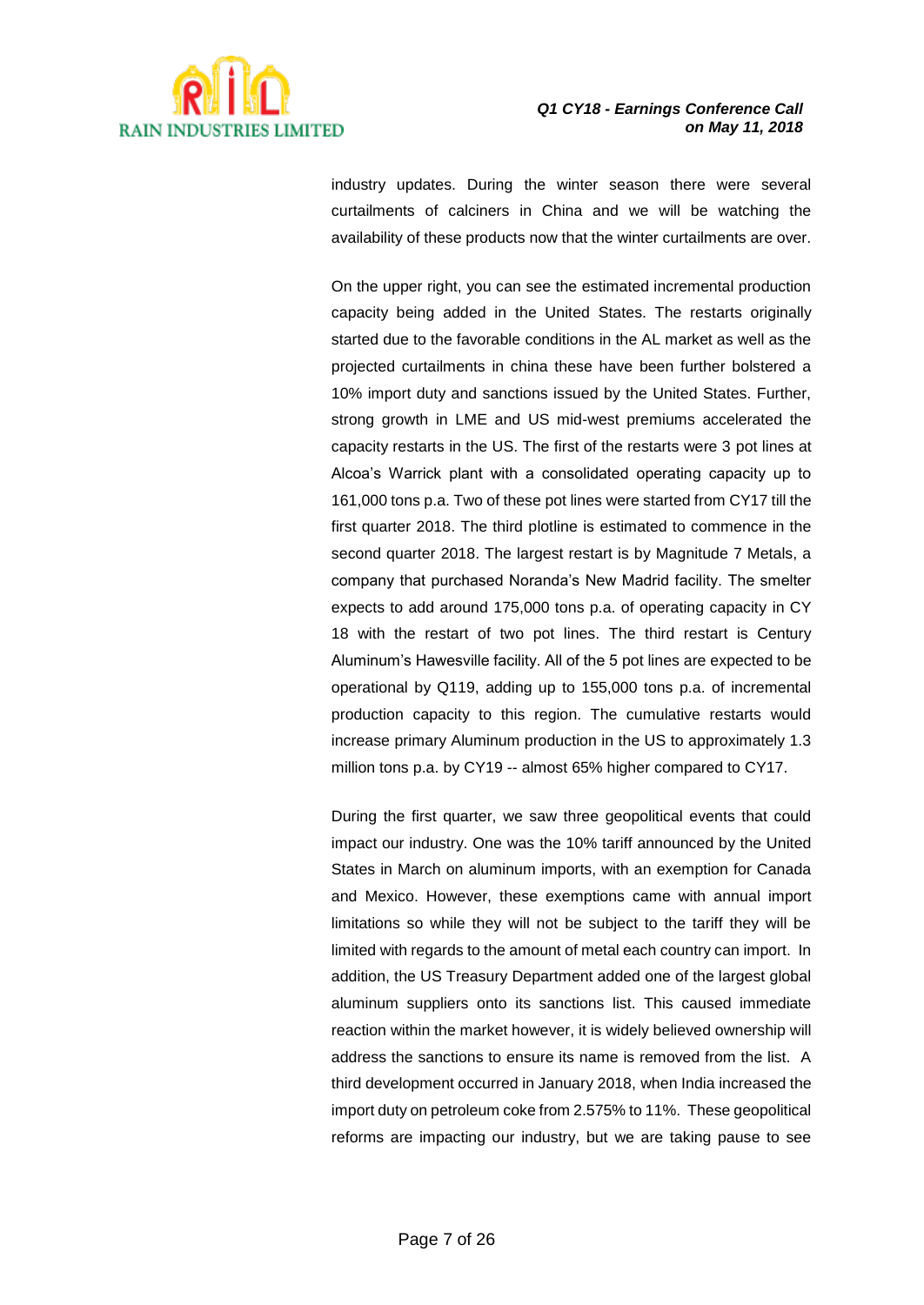

where they will land and how restrictive they will be, so we are constantly monitoring the situation to understand their impact.

Moving to slide 11 on the performance of Carbon business segment.

On slide 11, Carbon sales volume during Q1 2018 was 662 thousand metric tons, a decrease of ~2.6% compared to 680 thousand metric tons in Q1 2017. The decrease is mainly due to lower sales volumes in CPC by ~5.4%. Part of that decrease was the result of prolonged negotiations with customers following an increase in import duties enacted by India on January 5th 2018. We had anticipated higher volumes from CPC in the quarter but our objective is to maximize margins and optimize our available raw material portfolio. It is not to achieve sales volumes at the expense of profitability. As a result, the company is evaluating the viability of continuing to produce at full rates as the last incremental tons being produced are very nominal in overall contribution to the bottom line due to the stress it puts on the raw materials. We will continue to focus on profitability and not volume in our businesses.

On a positive note, there is an increase in CTP sales volume by 4.7% due to increased demand and capacity utilization. During Q1 2018, the average blended realization increased by ~56.7% after considering the unfavorable impact from the depreciation of the USD by ~4.0%, which is offset by the favorable impact from the appreciation of the Euro by ~10.7% against the Indian Rupee. As a result of these various factors, revenue from Carbon segment increased by ~52.6% in Q1 2018 as compared to Q1 2017. During Q1 2018, Adjusted EBITDA in the Carbon segment increased by ₹ 2.8 billion due to higher sales volumes from CTP, coupled with improved realizations of all Carbon products.

Turning to slide 12, Advanced Materials sales volume during Q1 2018 was 110 thousand metric tons, a decrease of ~4.3% compared to 115 thousand metric tons in Q1 2017. There was a decrease in sales volumes by ~13.3% & ~7.1% in Engineered products and Petro chemical intermediates respectively in Q1 2018 compared to Q1 2017. Sales volumes remained constant in Naphthalene derivates and Resins during Q1 2018 compared to Q1 2017. During Q1 2018, the average blended realization increased by ~5.6% along with the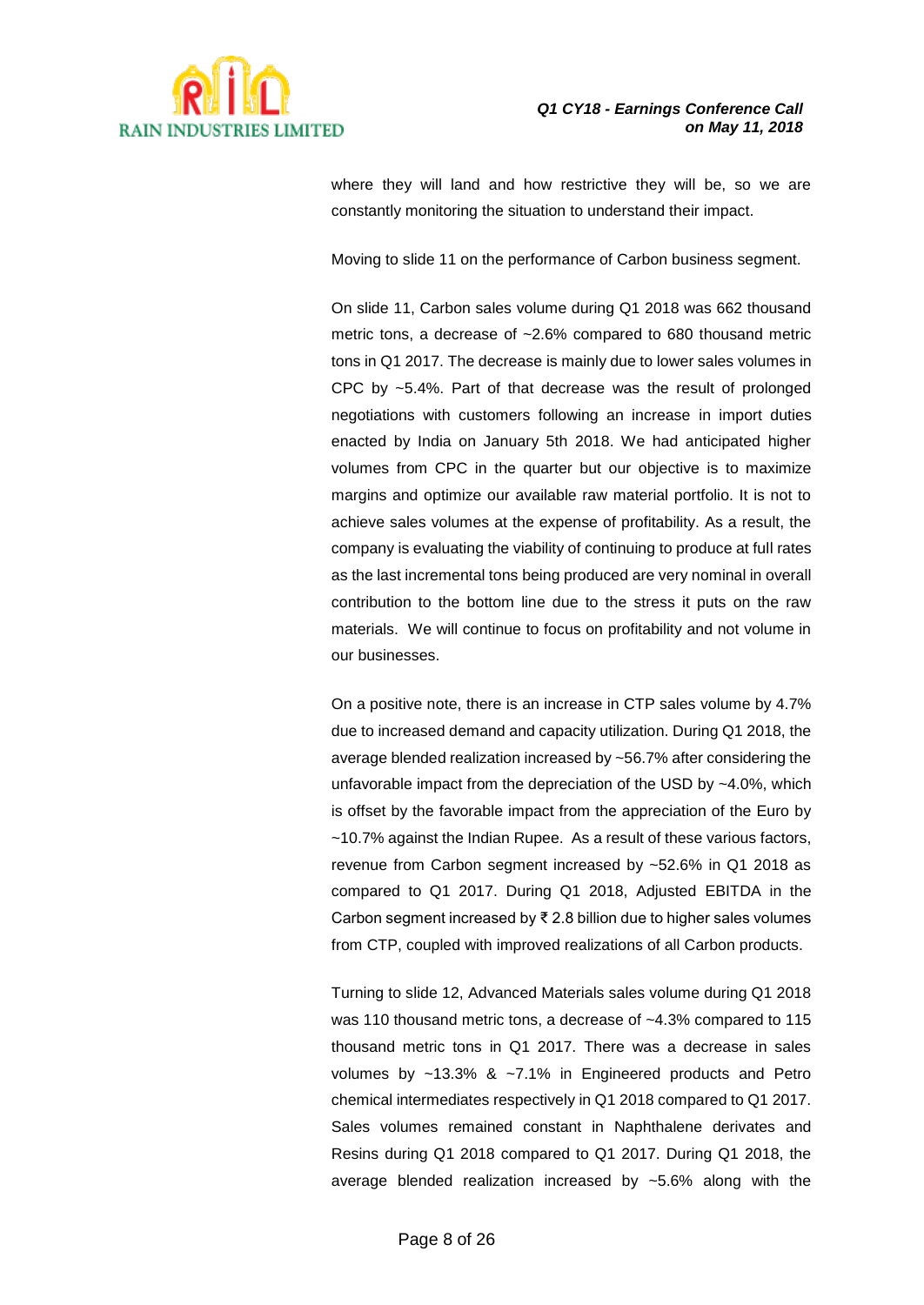

favorable impact from the appreciation of the Euro against the Indian Rupee by ~10.7%. Overall, the revenue from Advanced Materials business increased by ~1.0% during Q1 2018 as compared to Q1 2017. Adjusted EBITDA in the Advanced Materials segment decreased by ~40.7% due to increased operating expenses and higher raw material quotations resulting from the appreciation of Euro coupled with plant outages during the quarter.

Before I hand the call back to Jagan I would like to address the press releases issued by Alcoa, Rio Tinto, and Apple yesterday with regards to the development of a carbonless aluminum smelting process. We believe it is a huge achievement that 2 large aluminum smelters and one of the greatest technology companies of our time have joined forces to produce an environmentally friendly product. The process which they will be investing in appears to incorporate some of the same technology that Alcoa has been investing in for decades and the material challenges are substantial. The industry collectively, has worked for more than 50 years on processes which evolve oxygen instead of CO2 so any new breakthrough will need to overcome scaleup problems identified in past. The long development timeline and significant government funding likely reflects the technology development risk. For the foreseeable future, we believe aluminum will continue to be produced by the existing Hall Heroult process.

As a company, we are focused on high values specialized products as well. This is the main reason behind our advancement into environmentally friendly products such as our Low PAH sealer base and high-performance coatings for the rapidly developing lithium-ion battery industry. These are high valued niche applications and we look forward to playing a role in the continued development of these products in the future. This is an additional reason for creating the Advanced Materials segment as we see the potential for large growth in these highly specialized industries and our products. I would now like to hand the call back to Jagan to discuss the Cement segment, Jagan….

**N. Jagan Mohan Reddy:** Thanks Gerry. During First Quarter CY18, there was a mixed trend in sales volumes in our Cement Business. There was an increase in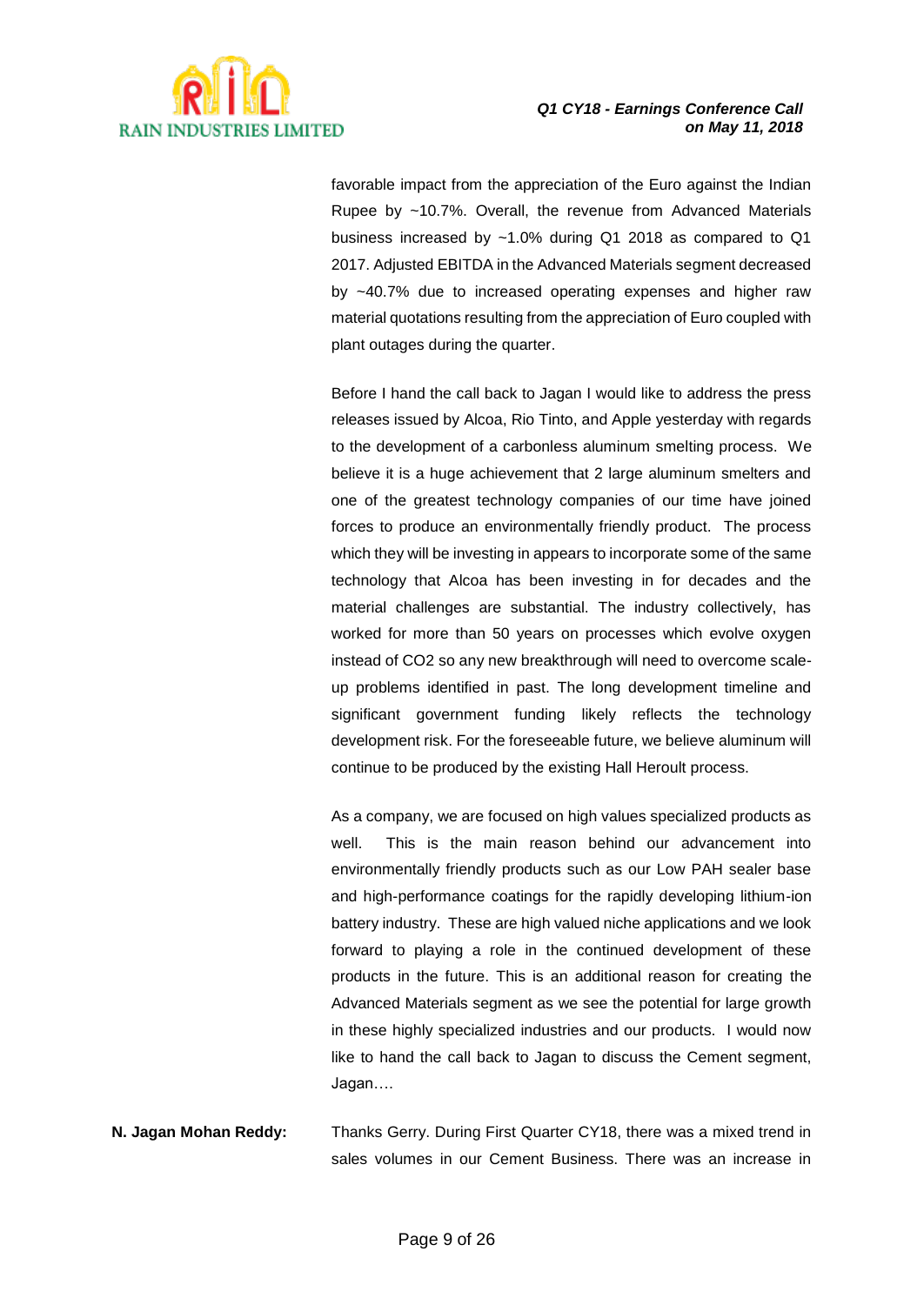

volumes in certain markets such as Andhra Pradesh, Telangana, Kerala and Odisha partially offset by a decrease in volumes in Tamil Nadu, Karnataka, Maharashtra, Goa and Pondicherry. Overall, our Cement sales realizations decreased by ~13.0% during Q1 2018 as compared to Q1 2017 and they were partly offset by an increase in volumes by ~4.3%. Due to these reasons, the revenue from Cement business decreased by ~9.3%. EBITDA from the Cement segment increased by ~52.4%, due to increased volumes and savings in operating cost.

We are working towards reducing costs by various efforts, the largest of which was the installation of the Waste Heat recovery power plant at our Kurnool facility which is enabling the plant to produce approximately 7MW of electricity from the waste gases generated in the manufacturing process. All the electricity generated by this unit is consumed at the plant itself. Further, we upgraded a Cooler in our Nalgonda Plant at a cost of ₹ 156 million to achieve energy efficiency. In addition, another energy initiative is underway at our Nalgonda facility to set up another 4.1 MW Waste Heat recover power plant with a CAPEX of ₹ 500 Million. That power plant is estimated to commence operation by January 2019.

On a positive note, we have seen increased market demand in the states of Telangana and Andhra Pradesh compared to the previous quarter, and we anticipate this demand continuing throughout the year due to infrastructure and housing projects. Now I would ask Srinivas to update you on the financial position of the Company, Srinivas:

**T. Srinivasa Rao:** Thank you, Sir. A warm welcome to all the participants. Turning to slide 14, I would like to update you on the debt position of the Company.

> At the outset, RAIN is pleased to inform you all that we have completed our second phase of refinancing of the 2021 Notes in January 2018 with the issuance of a Euro denominated Term Loan B of €390 Million at an interest rate of EURIBOR (with a 0% Floor) + 300 BPS. Upon the successful completion of the two refinancing's, the effective average interest rate is reduced by approximately 300 BPS compared to Q1 2017.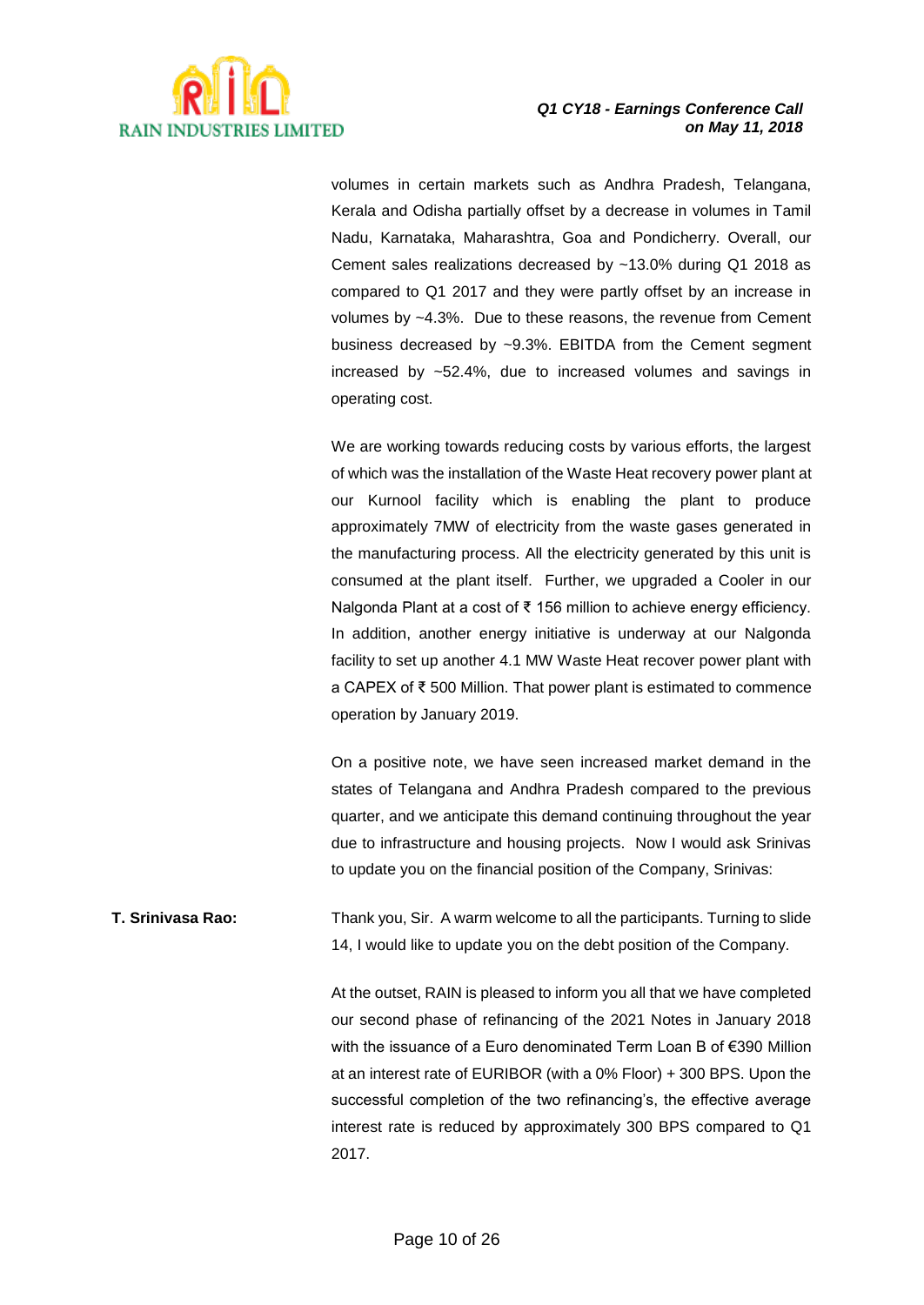

At the end of the First Quarter of 2018, the Gross Debt is \$1,155 million including \$53 million of working capital debt. The company continues to utilize its working capital facilities due to the increase in quotations of raw materials. At the end of the quarter the Company had \$419 million invested in its working capital requirements.

Due to the refinancing executed in March 2017 and January 2018, the average interest rate has fallen to 5.22% compared to approximately 7.56% a year ago and the Company has extended the first maturity date of its long-term debt to January 2025.

The Company ended the Quarter with a Net debt position of US\$ 1,034 million. With US\$ 101 million of cash on the balance sheet and unused credit limits of US\$ 139 million; the Company is comfortably placed to meet its obligations and continue to make the required investments to meet market demands.

Turning to slide 15, due to the overall increase in quotations, the net working capital invested in the business has increased from US\$ 396 million as at December 31, 2017 to US\$ 419 million as at March 31, 2018 -- a \$23 million increase.

The Company has minimal scheduled repayments over the next few years as the major debt repayments are not due until 2025. Repayments of US\$ 24 Million are scheduled during 2018 and another US\$ 38 million over the next 4 years. However, the Company has the flexibility to accelerate debt repayments through the prepayment of the TLB after meeting the working capital requirements and CAPEX spending for proposed expansion projects.

Thank you, and I will now turn the call over to the operator for the question and answer session. Over to you operator:

**Moderator:** Thank you very much, Sir. Ladies and Gentlemen, we will now begin the question and answer session. The first question is from the line of Nagraj Chandrasekar from Laburnum Capital. Please go ahead.

**Nagraj Chandrasekar:** My first question is for Gerard, you talked about curtailing some marginal volumes that are unprofitable, as we are a month-and-a-half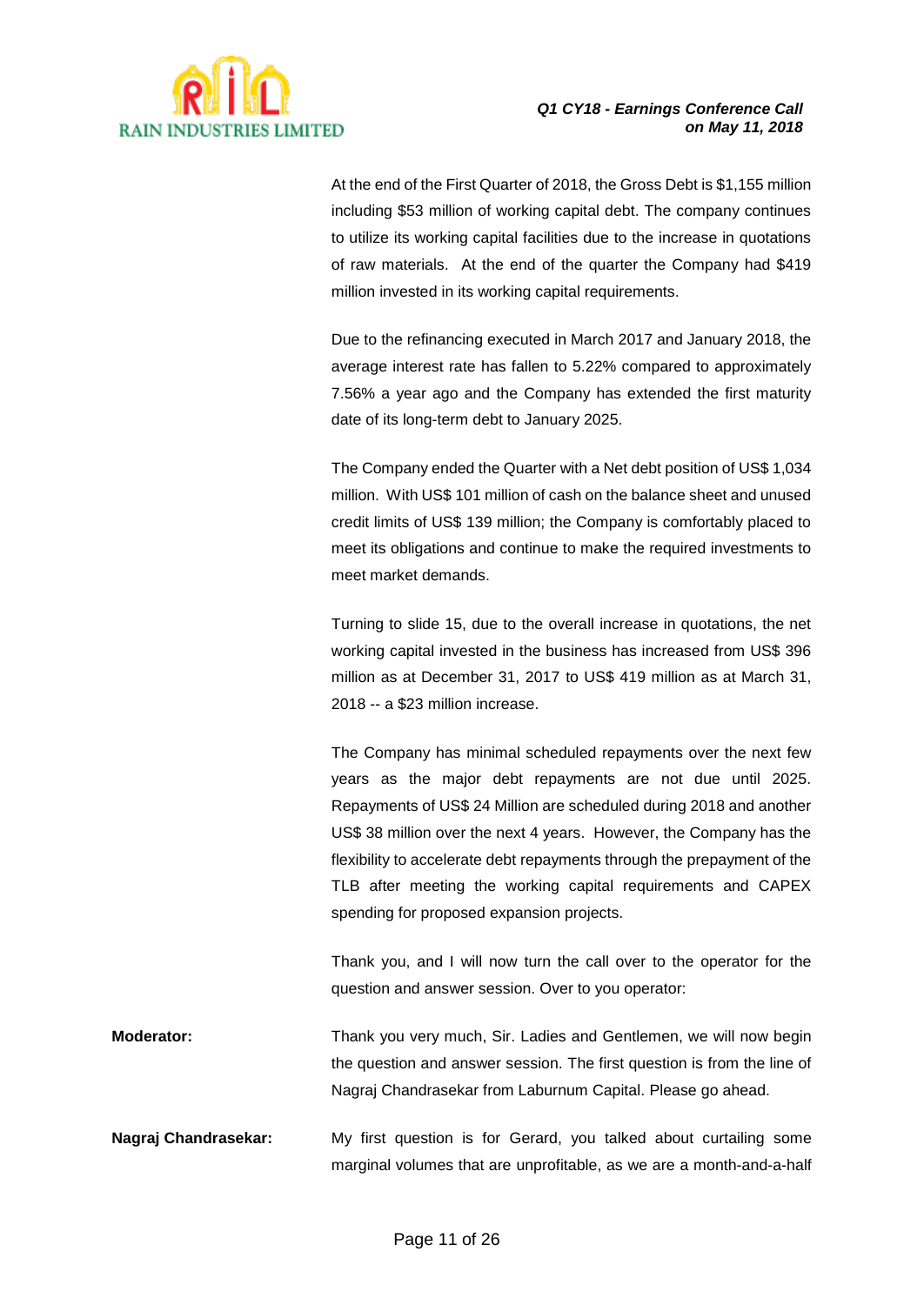

into this quarter could you give us a sense of pricing and current spreads on CPC and CTP in both India and the US?

**Gerard Sweeney:** We don't give specific spread information, but what I can give you I think…

**Nagraj Chandrasekar:** I was enquiring more directionally?

**Gerard Sweeney:** Yeah, no problem …. a couple of things to qualify the way we are looking at this. First and foremost, we did not do anything during the first quarter, it has been through the second quarter that we are looking at this. When you look at the run-up in GPC prices, GPC prices have continued to go up which was not unexpected this year because the strong demand for CPC is driving more GPC demand, and therefore, naturally driving up the GPC prices and CPC prices well outside of Asia have continued up, they kind of flattened in Asia, so the big thing that we are weighing coming off of the first quarter is when this GPC import duty got passed in India, that was something that we already have set prices for first quarter by the time it settles and quite honestly we could not recoup it at that time, so as we look at the 2 million tons of sales plan that we have for the year to source all the GPC needed for that. When you get down to the incremental volumes of GPC and if we are not able to recoup all the import duties, it just will not make sense for us from a margin perspective to produce those volumes, so we are still evaluating it. We have not completely assessed how much we will take out from the year, but at this point we have cut back a little bit in the second quarter, taken some planned outages on our CPC facility in order to not rush back and be able to ease the demand and we are already seeing that the leading indication for the third quarter is that perhaps will be a little bit more green coke around than there has been in the first half of the year.

**Nagraj Chandrasekar:** Got it, and then secondly, calciners in China have to an extent restarted after making some environmental investments through the winter, I know it is very opaque, but could you give us a sense of are we likely to see shutdowns to the extent we saw last year happen there and what should be the impact on pricing in the second half of the year, would we see a quicker normalization to the \$80-\$100 spreads that you know guide to in the longer term as a result?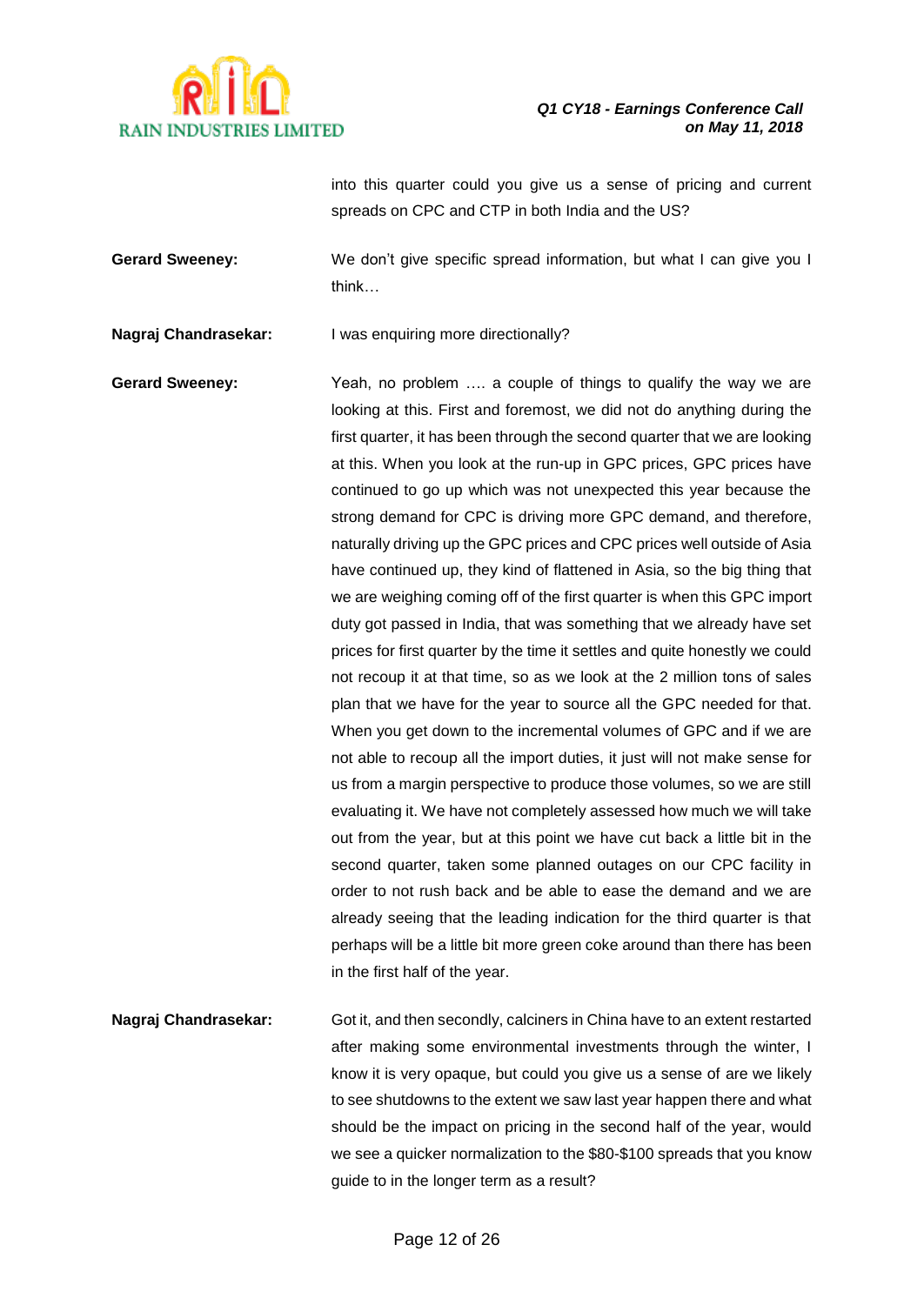

**Gerard Sweeney:** Just to recap our understanding about the winter curtailments in China, we have really seen from the data that has come out, when you look at the strong aluminum growth in China year-over-year, it is only very little aluminum capacity was taken out as we see it because there was still strong gains year-over-year. On the calcination side though, we do think that there was a bigger impact there on carbon plants winter curtailment. As you mentioned, sums up the opportunity to invest in some rudimentary scrubbing apparatus in order to not have to curtail in the future. Impact on the market overall is that we have seen more export in the first quarter of 2018 out of China than we had seen really in the second half of 2017, so I think it demonstrates that there is a little more CPC around than there was during the second half of the year, all that is throughout 2017, but there are new starts coming in China from aluminum perspective throughout the year and restarts that we are seeing in the US will be something that will pull more tons from the marketplace as well from the CPC perspective, so we are watching it carefully, believe we understand what has been happening but as aluminum production from the restart angle continues to ramp up throughout the year as well as completely new capacity in China and in Asia in general, we think that things should level out again.

**Nagraj Chandrasekar:** Thank you

**Gerard Sweeney:** You're welcome

**Moderator:** Thank you. The next question is from the line of Arvind Kothari from India Nivesh. Please go ahead.

**Arvind Kothari:** My question again is related to the curtailment of maybe our CPC production that we are focusing on maybe in Q2, and due to our negotiations, we could not may be manufacture or provide the material in India because of the excise duty, but there was a shipment that was delayed in last quarter that the management had guided, so if we work on the volumes, the CPC volumes have adjusted for that shipment gone down dramatically, so was this a very big issue with the excise duty and with the curtailments may be plan in the Q2, what kind of carbon volumes are we looking at going ahead?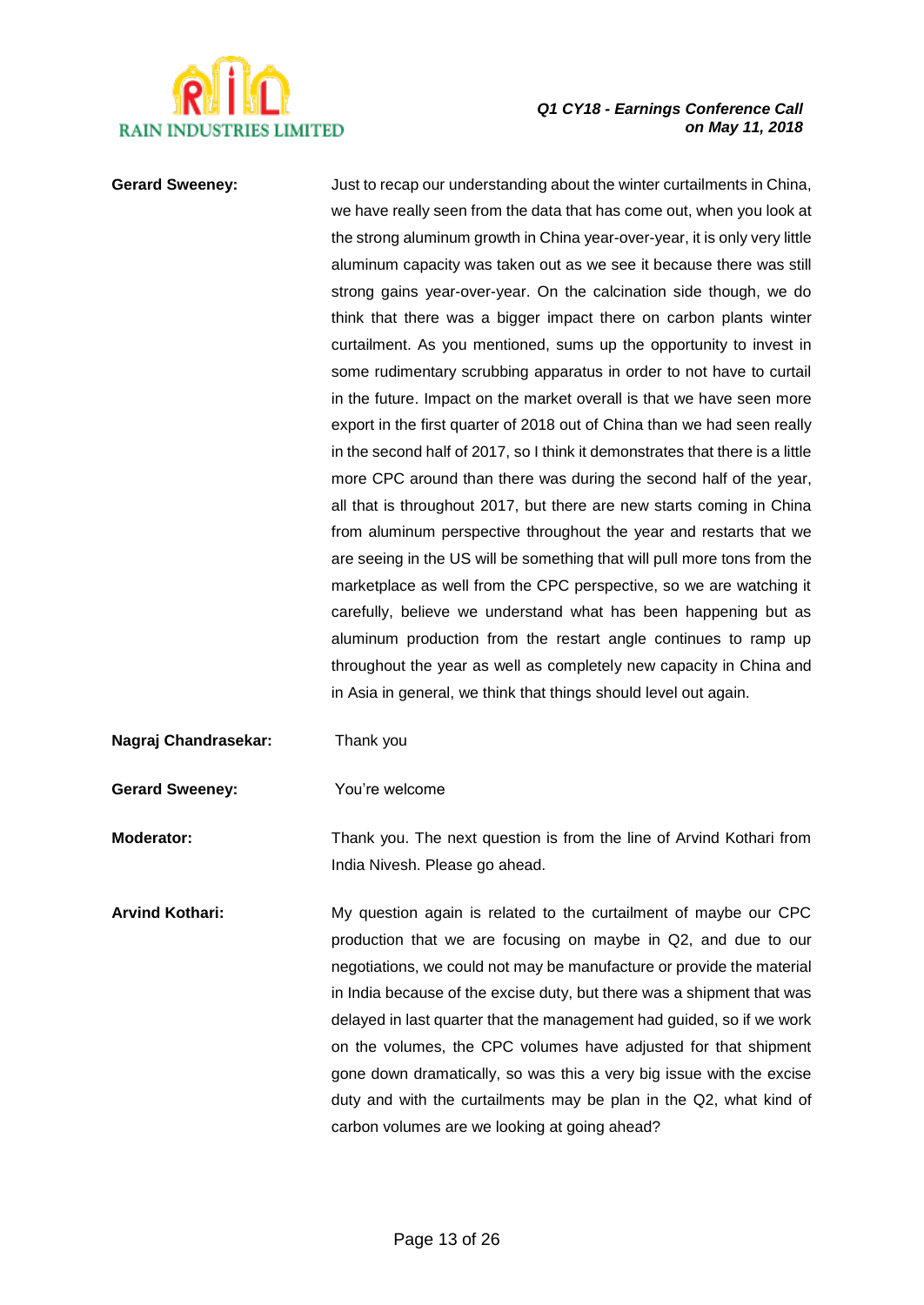

| <b>Gerard Sweeney:</b> | There was an impact on volumes related to the first quarter, absolutely<br>no doubt related to the increase in the import duties in India, absolutely<br>no doubt related to that. The impact on volume's first quarter, I do not<br>want to say exclusively, we did have some shipments that fell over, we<br>have settled some in the US, some in India that fell over into the second<br>quarter that impacted us, but anything that was not time related was<br>definitely related to the import duties. As far as volumes for the second<br>quarter, we are not anticipating any shortfall off in our volumes related<br>to anything. We believe that the reduction in production is something<br>that ultimately cut our inventories in the long run and manage our<br>working capital, so there is nothing related to anything in our operations<br>or anything that will affect second quarter related to volumes, but we<br>are still ironing out the recapture of the import duties in trying to shake<br>that up for the second quarter. |
|------------------------|-----------------------------------------------------------------------------------------------------------------------------------------------------------------------------------------------------------------------------------------------------------------------------------------------------------------------------------------------------------------------------------------------------------------------------------------------------------------------------------------------------------------------------------------------------------------------------------------------------------------------------------------------------------------------------------------------------------------------------------------------------------------------------------------------------------------------------------------------------------------------------------------------------------------------------------------------------------------------------------------------------------------------------------------------------|
| <b>Arvind Kothari:</b> | If I understand it properly, we will be reducing our production of CPC<br>maybe going forward to rationalize the inventories?                                                                                                                                                                                                                                                                                                                                                                                                                                                                                                                                                                                                                                                                                                                                                                                                                                                                                                                       |
| N. Jagan Mohan Reddy:  | Marginally, we are not expecting substantial reductions, but we are just<br>looking at on periphery, if we are seeing any reduction in margin and<br>basically, we want to curtail that because that is the most prudent thing<br>because we can reduce the raw material cost, so hopefully that should<br>not impact the overall expectations.                                                                                                                                                                                                                                                                                                                                                                                                                                                                                                                                                                                                                                                                                                     |
| T. Srinivasa Rao:      | Additional comment is you might have seen in our Slide presentation<br>where the aluminum production in US and North America is expected<br>to increase, so we expect that the sales to those smelters in US will<br>increase in the rest of the year 2018.                                                                                                                                                                                                                                                                                                                                                                                                                                                                                                                                                                                                                                                                                                                                                                                         |
| <b>Gerard Sweeney:</b> | As I said, what we have curtailed during the second quarter is just really<br>inventory management, as Srinivasa just rightly put, the ramp ups that<br>we are seeing in the United States will help move products. We are just<br>looking at it and saying since we did have some reduced sales in India,<br>there was no need to continue to push when we were actually pushing<br>aggressively to get enough green coke into the system with the prices<br>continuing to accelerate, so as I said very clearly in my comment, we<br>are focused on profitability, we are not focused on volumes, so we will<br>trade off volumes for maintaining profitability to the maximum extent.                                                                                                                                                                                                                                                                                                                                                            |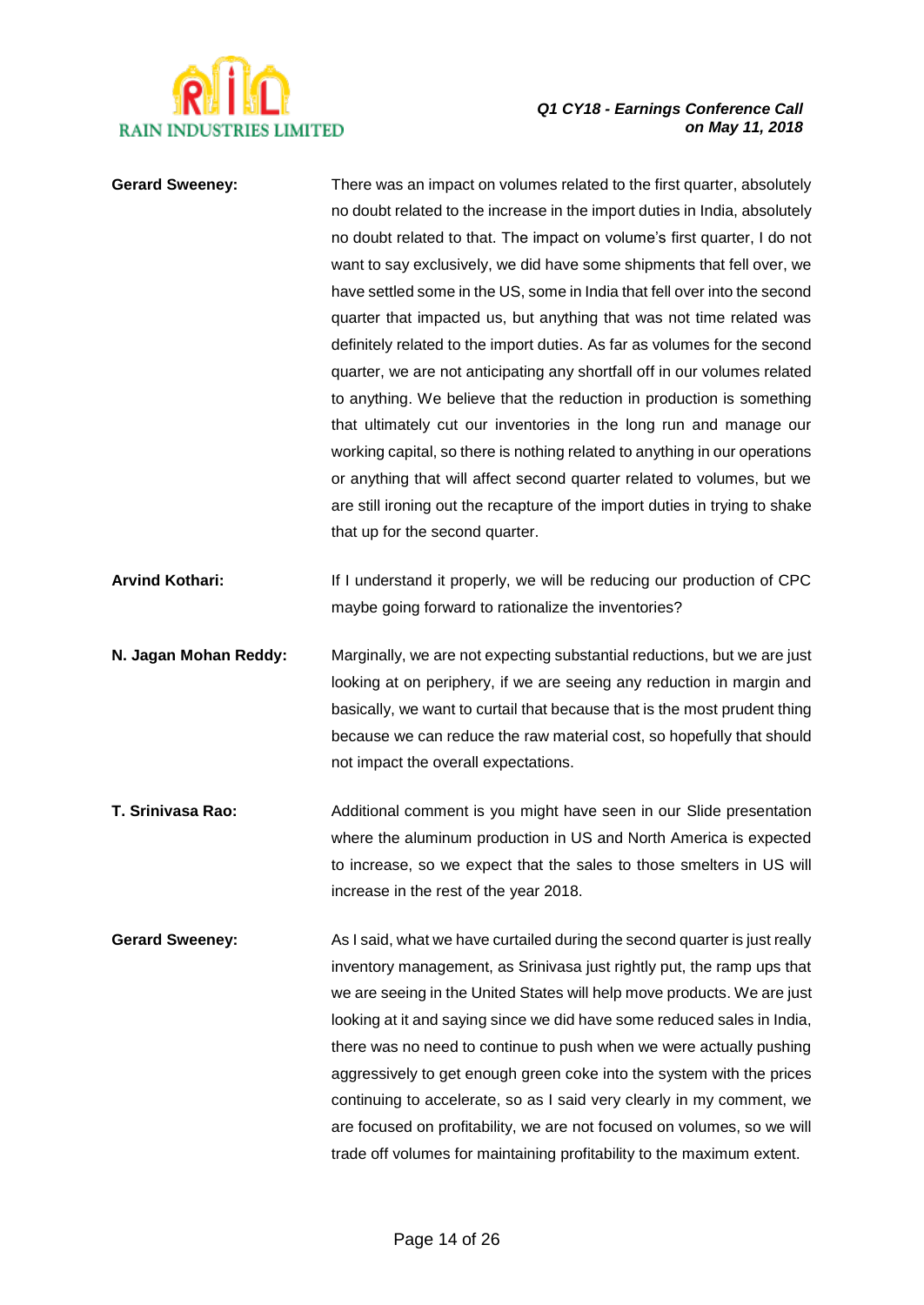

| <b>Moderator:</b> | Thank you. The next question is from the line of Sanjay Jain from |  |  |  |  |  |
|-------------------|-------------------------------------------------------------------|--|--|--|--|--|
|                   | Motilal Oswal Securities. Please go ahead.                        |  |  |  |  |  |

**Sanjay Jain:** My question is more related to what is happening in US and you highlighted few things like there is an increase in import duty, there is also new production growing and there is also local premium which have gone up, so overall aluminum production in US is increasing and their total price of aluminum is also increasing, so in this environment how is the negotiating power shifting in favor of CPC producers, is there a headroom for price increase or not, any comments on that?

**Gerard Sweeney:** Just to be clear, the import duties on aluminum are something that actually bolsters the US aluminum production obviously because it makes them more competitive against imports, so this ramp up that we are seeing will put more demand in the US which is part and parcel why we are seeing more exports out of China, we are seeing stronger demand over the immediate term in the US exclusively for CPC and that is where we rather keep the product going forward, so we will have to wait and see. I am not seeing at this point more pricing power for CPC in the US market price, but we will have to see what the second half negotiation holds for us.

**Sanjay Jain:** Related to that, how is the input cost trending, should we expect some more increase in GPC cost in the subsequent quarters or like the way the CPC prices have plateaued maybe the GPC prices have also plateaued?

**Gerard Sweeney:** For ultra-low sulfur coke, GPC prices ran up a bit, but we really see moving forward from here, GPC prices should moderate, they should flatten out because the strong demand again, the strong demand for GPC has tempered a little bit. There is enough availability and we are seeing those start to level out, so we are comfortable that moving forward we should be in a position to protect margin.

**Sanjay Jain:** Thank you very much

**Gerard Sweeney:** Thank you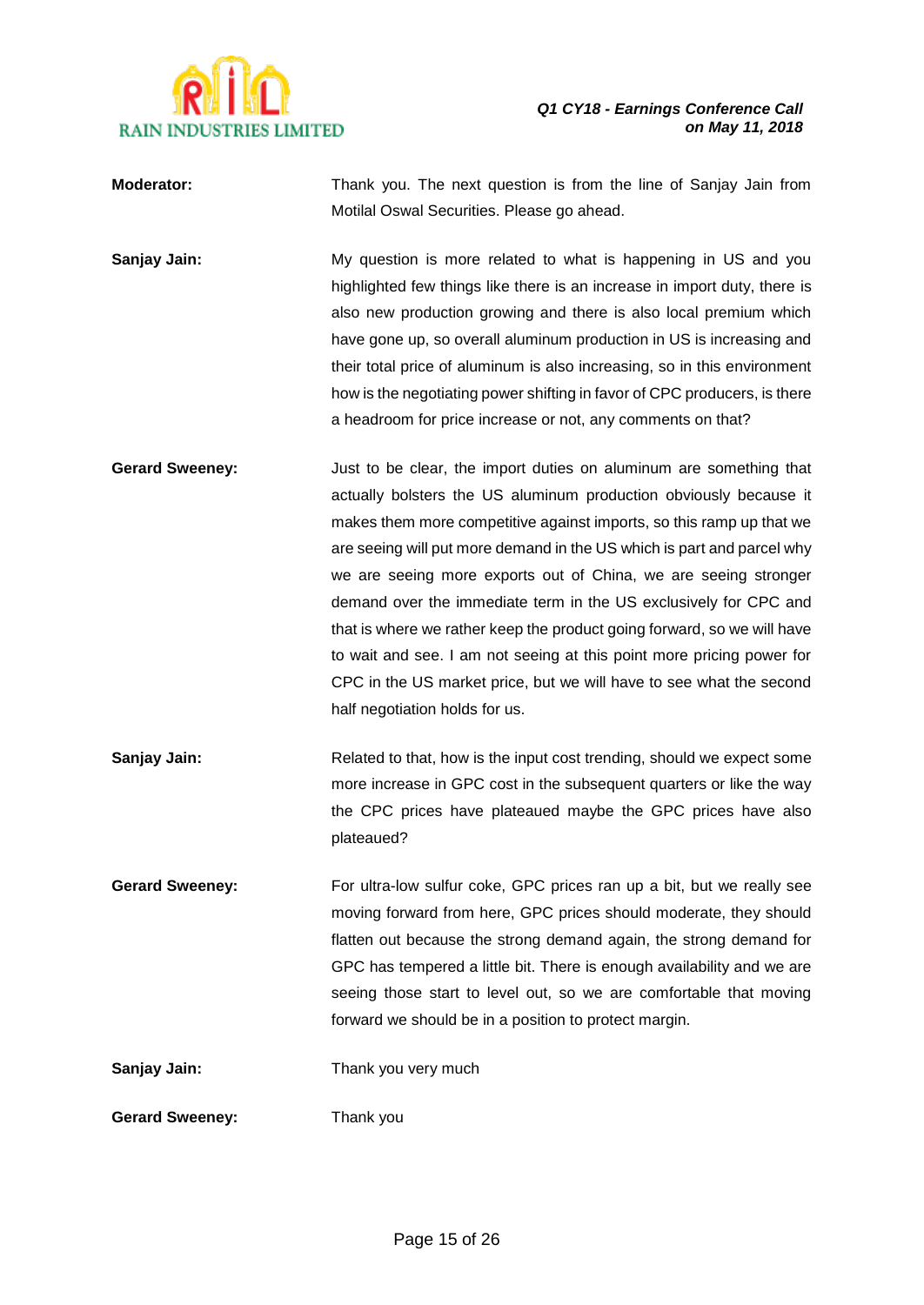

| <b>Moderator:</b>     | Thank you. The next question is from the line of Saurin Parikh from<br>JMP Capital. Please go ahead. |
|-----------------------|------------------------------------------------------------------------------------------------------|
| <b>Saurin Parikh:</b> | Good evening sir. My question is for Mr. Gerard, I just wanted to know                               |

that can you elaborate on the opportunity of the lithium-ion battery coatings that we are working on right now and are we also working on any other products related to electric vehicles?

**Gerard Sweeney:** Yes, the lithium-ion batteries where we were involved there is in the coating side of that. It is the coating for the anode which has a direct impact on the chargeability and the battery life overall on the lithium ion product, so we are involved in a number of areas in a number of sizes in that business and it is very rapidly growing business, so what I can tell you is, we have made tremendous inroads in this over the last several years and we are very excited about the potential because in Asia in particular it is an opportunity for us to grow in this industry. Now, anything forward-looking is speculative because as you know these evolving technologies are moving so fast, the demand is upon you before you can really assess it, so it is hard to say exactly where it might go, so it shows you how committed we are, to, as with my opening remarks, we are extremely committed and we are taking products from other applications because this is a solid margin product for an emerging market, highly specialized niche products, that is also quite eco-friendly, so we will continue to move in this direction as we greatly increase our engineering team to continue to see where we can penetrate these new engineered product market areas for our advanced materials and we are looking to expand wherever we can in both the coatings as well as the sealer base areas.

**Saurin Parikh:** Right, I appreciate sir. Just one follow up question on the same that what would be the current status, if you can just put a number to it and also what do you expect in the next three or four years?

**Gerard Sweeney:** With the current status?

**Saurin Parikh:** Yeah, status as in have we commercialized the product or what is the current…?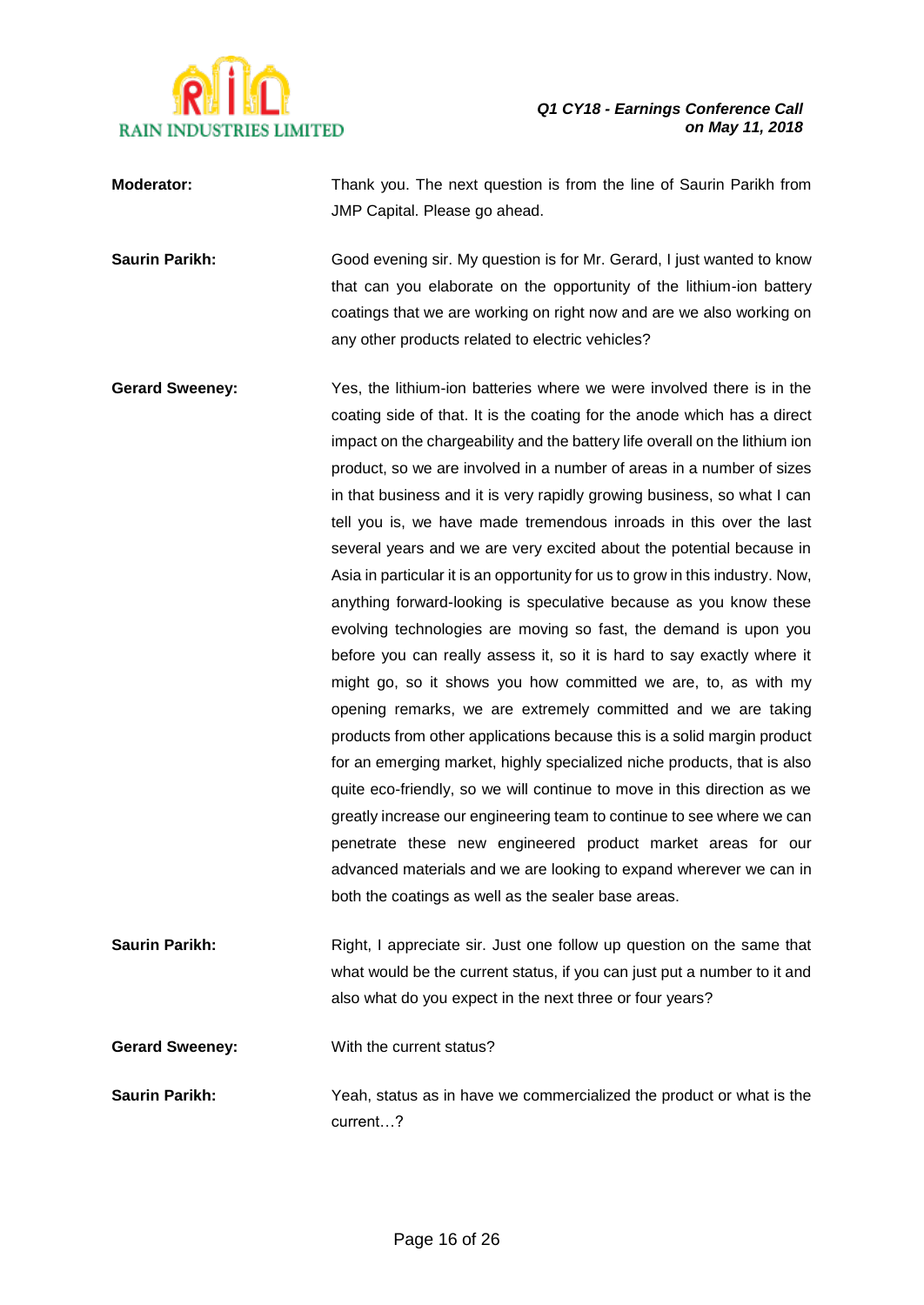

- **Gerard Sweeney:** This is existing solid volumes for us. Quantifying exactly that goes into the lithium-ion, but this is in our engineered products category, so the volumes that you see in our engineered products category would essentially be representative of both our CARBORES® and PETRORES® products that go into these areas. **T. Srinivasa Rao:** Total engineered products about 13,000 tons in March 2018 quarter. Gerard Sweeney: In this quarter, the total engineered products were about 13000 tons
- just in the first quarter of the year, so that is a pretty ratable business, so you can just extrapolate that for the year and that has been growing, I can tell you that market for us has probably being growing at a rate exceeding probably about 200% per annum.

**Saurin Parikh:** Okay sir. Thank you and best wishes.

- **Moderator:** Thank you. The next question is from the line of Sanjay Kumar from Vision Investment. Please go ahead.
- **Sanjay Kumar:** Good evening sir. My first question relates to the sharp increase in prices for alumina and its effect on aluminum industries and any effect on Rain, could you kindly elaborate on this?
- **Gerard Sweeney:** The first and foremost alumina, we don't have anything to do with alumina per se, it is a raw material for the aluminum process, so what happens at the Alunorte Brazil facility had no effect on us as you mentioned in your question, it greatly spiked alumina prices which is a large consideration for aluminum producers as far as fundamental cost between the raw material of alumina, their power and their labor that makes up roughly 85% to 90% of their cost.
- **N. Jagan Mohan Reddy:** But 80% to 85% of majority of the aluminum smelters was actually covered the supply of Alumina on a long-term base, so the price increase is only spot material so it should not have measurable impact on them.
- **Sanjay Kumar:** Second question is compared to the 1 billion debt, you have taken about 24 million as repayment and you have stated that you can increase the same, with this forecast the analysts are hoping for at least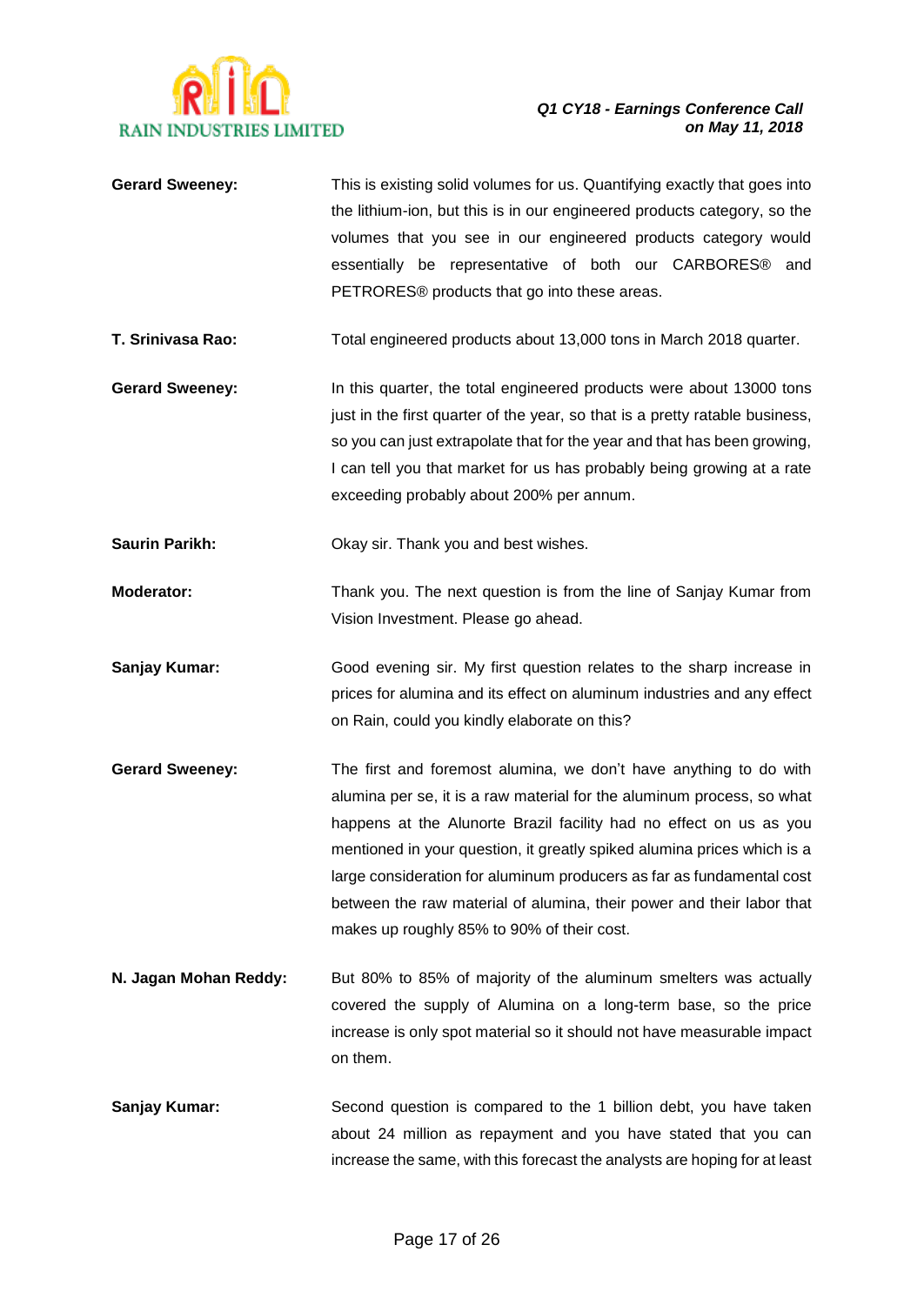

between 100 million to 120 million as per their projections for your current year, so what is the best case according to current trends which Rain Industries can repay the loans?

- **T. Srinivasa Rao:** Actually, you might have seen that we have announced two expansion projects, one is the HHCR project in Germany we announced which we have plan to execute by mid of 2019, same way we are also looking at doing a CPC plant in India 370,000 tons, both these projects together will take a combined CAPEX of about US\$ 130 million, so when we have expansion projects, we would like to use the cash generated in the operation for the expansion projects and whatever expansion projects we are announcing, majority of those projects will be implemented with the internal cash accrual, we don't want to borrow any additional debt, so having said that you will not see a visible reduction in the debt per se over the next 12 months or 15 months, but even if there is any additional cash over and above this CAPEX that will be remaining as the incremental cash in the business because our idea is to maintain the cash for any future expansions also, that is the reason you don't see a reduction in the gross debt, but you could see a reduction in the net debt.
- **Moderator:** Thank you. The next question is from the line of Bhavesh Shah from IDBI Capital. Please go ahead.
- **Bhavesh Shah:** Sir, my question is on CPC realizations, we are saying that we try to negotiate passing on import duty to customers, even then our CPC realization have been flattish to around ₹ 26,000 on a sequential basis although we see that Platts report the prices to be higher by 12% to 13%, so what could be the reason for the same?
- **T. Srinivasa Rao:** Have you seen a reduction or have seen an increase?
- **Bhavesh Shah:** It has been flattish. With regard to Platts it has increased from \$ 400 to some \$ 455, there was an increase of 12% of something?
- **N. Jagan Mohan Reddy:** The CPC prices were flattish, which means basically we could not pass on the increased raw material cost of the increased duty to the customer, that is the reason on the CPC side you will see flattish, but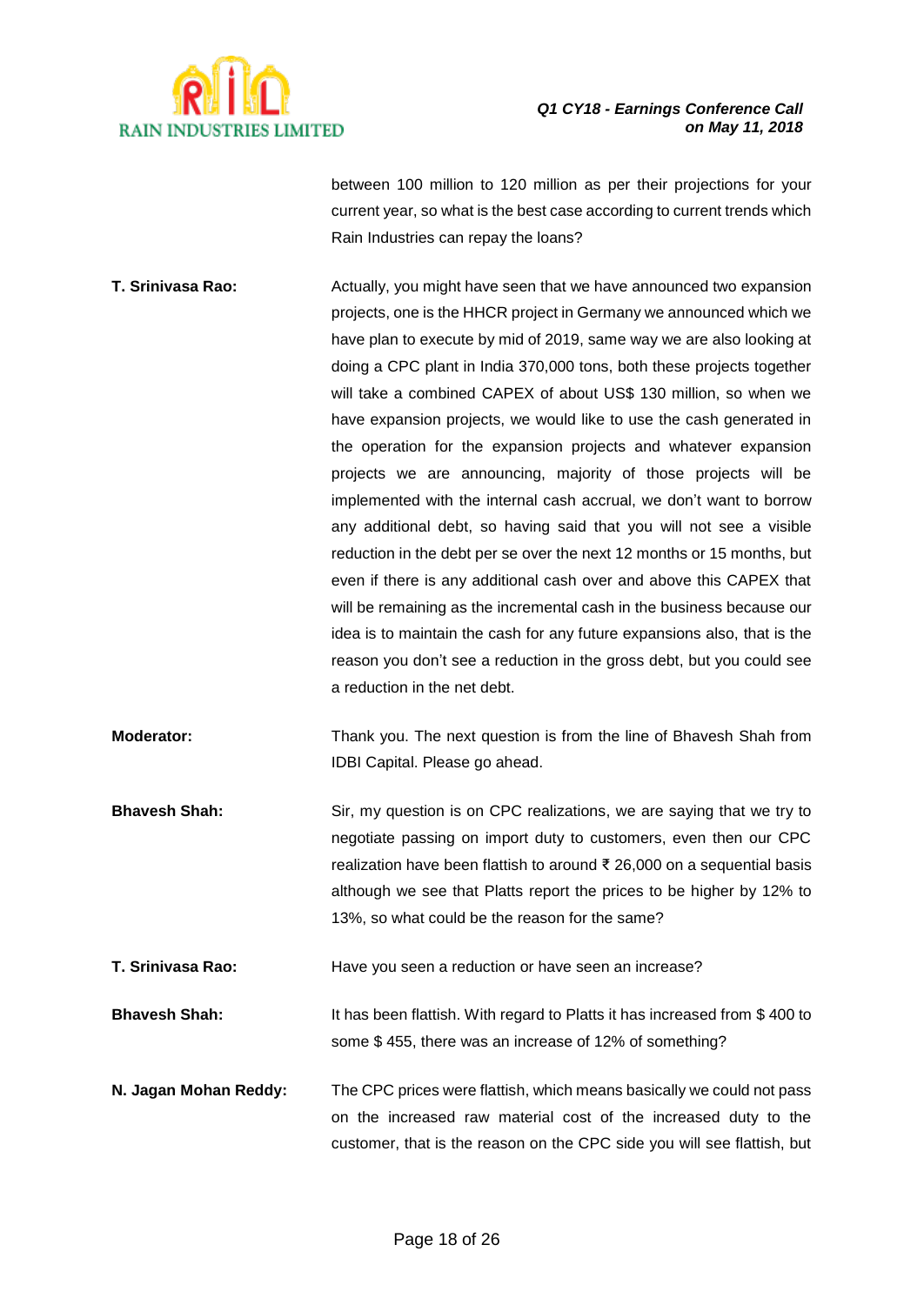

on the raw material side, the prices have increased so that has impacted the margins.

- **Gerard Sweeney:** Overall, we are realizing a higher CPC price, but that is really more related to the US than it is specifically in India, so with your comments is specifically related to India, correct.
- **Bhavesh Shah:** My second question is on advanced material, the margin in advance material is lower by, EBITDA is lower by 41%, can you explain this delta and what could be the outlook of this?

**N. Jagan Mohan Reddy:** Bhavesh … can you repeat the question?

**Bhavesh Shah:** The advance material EBITDA has fallen by 41% on a year-over-year basis to 91 crores?

**T. Srinivasa Rao:** What happened is substantial part of the advance materials are produced in Europe where the functional currency is Euro and the costs are incurred in Euro terms, but we have customers all over the world for those products. Apart from Europe, we sell those products outside Europe and those sales will happen in US dollar terms because of the appreciation of Euro against Dollar, our cost in Euro terms is remaining the same, but our realization in Euro terms have declined, so that is showing some decline in the performance in the advance material business. Apart from that, there are three plants also went for outages during the quarter where the production is on a lower side and maintenance cost is on the higher side. These two factors have contributed for a weaker performance in the advanced material.

**Bhavesh Shah:** Okay sir. Thank you.

**Moderator:** Thank you. The next question is from the line of Rajesh Sanghvi from Sanghvi Stock Services. Please go ahead.

**Rajesh Sanghvi:** I wanted to ask on the large shipment that got delayed from December in the last call that was guided that CPC volume is not reflecting in the current quarter, so if that is sold in the US then its realization could also have gone up because the prices from Q4 '17 have gone up in Q1 '18, so why is there no inventory gains that is showing up in our numbers,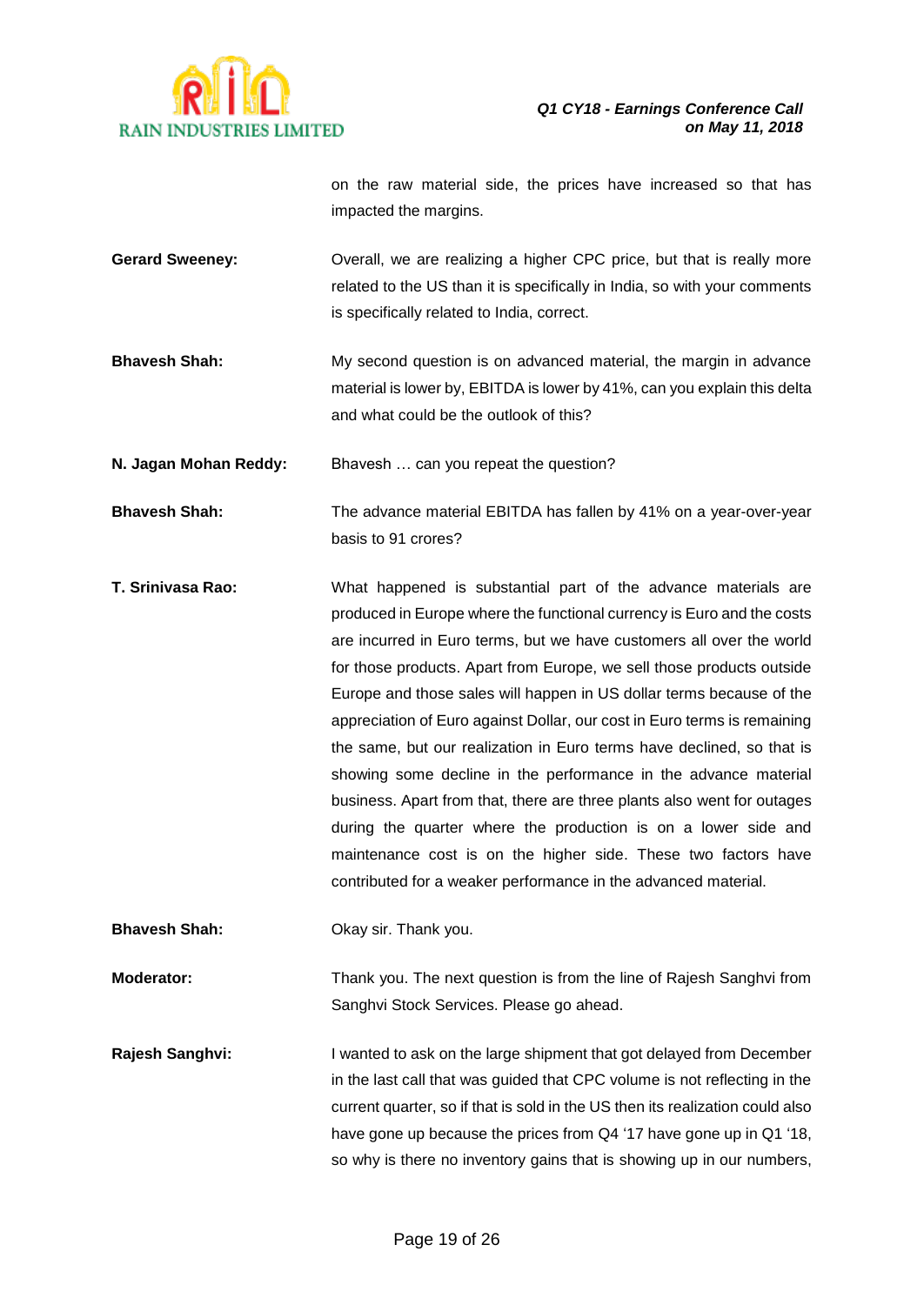

and second is the project of Visakhapatnam was stated to be completed by Q1 2019 and this presentation we are seeing a timeline of Q3 2019, so why has there been a delay from our past communications?

- **N. Jagan Mohan Reddy:** On the first issue, the shipment got delayed from the end of last quarter Q4 to Q1, but it was just by couple of days, so basically that shipment got shipped actually in this first week of January, so it is still the same price whatever, it is not that we will get an increase price or that Q1 pricing, so it is the same pricing whatever you are seeing, but as we have said earlier in the call, there was a general reduction because we could not come to terms with the customers in India because of the customs duty issue, so basically we had reduced our volumes into this part of the world, so that has impacted our CPC sales volumes in Q1. Hopefully, that going forward we should be able to correct that and in regard to the expansion project what has happened was there was little delay in on the technology portion that we were supposed to receive from China, but we have now corrected all those things and we also had certain issues with some interconnection facilities, but all this have been checked and so by early part of Q3, we should be able to commence operations.
- **Rajesh Sanghvi:** Okay, thank you.

**Moderator:** Thank you. The next question is from the line of Jimesh Sanghvi from Principal Mutual Fund. Please go ahead.

**Jimesh Sanghvi:** Hi sir, this is Jimesh from principal mutual funds. Sir, couple of things, was there any maintenance or repairs-related expenses in the current quarter because the other expenses seem to have jumped up sharply adjusted for even the 200 odd millions of losses on the Forex part, and secondly, if you can share the kind of percentage increase in the GPC prices over the last six months?

**T. Srinivasa Rao:** With regard to your question of whether there is an incremental expense are there on maintenance or not, yes, there are incremental expenses. Three of the plants went for maintenance and that has resulted in higher repair expenses incurred in the March quarter. Apart from that because of the Euro appreciation, the numbers almost 45%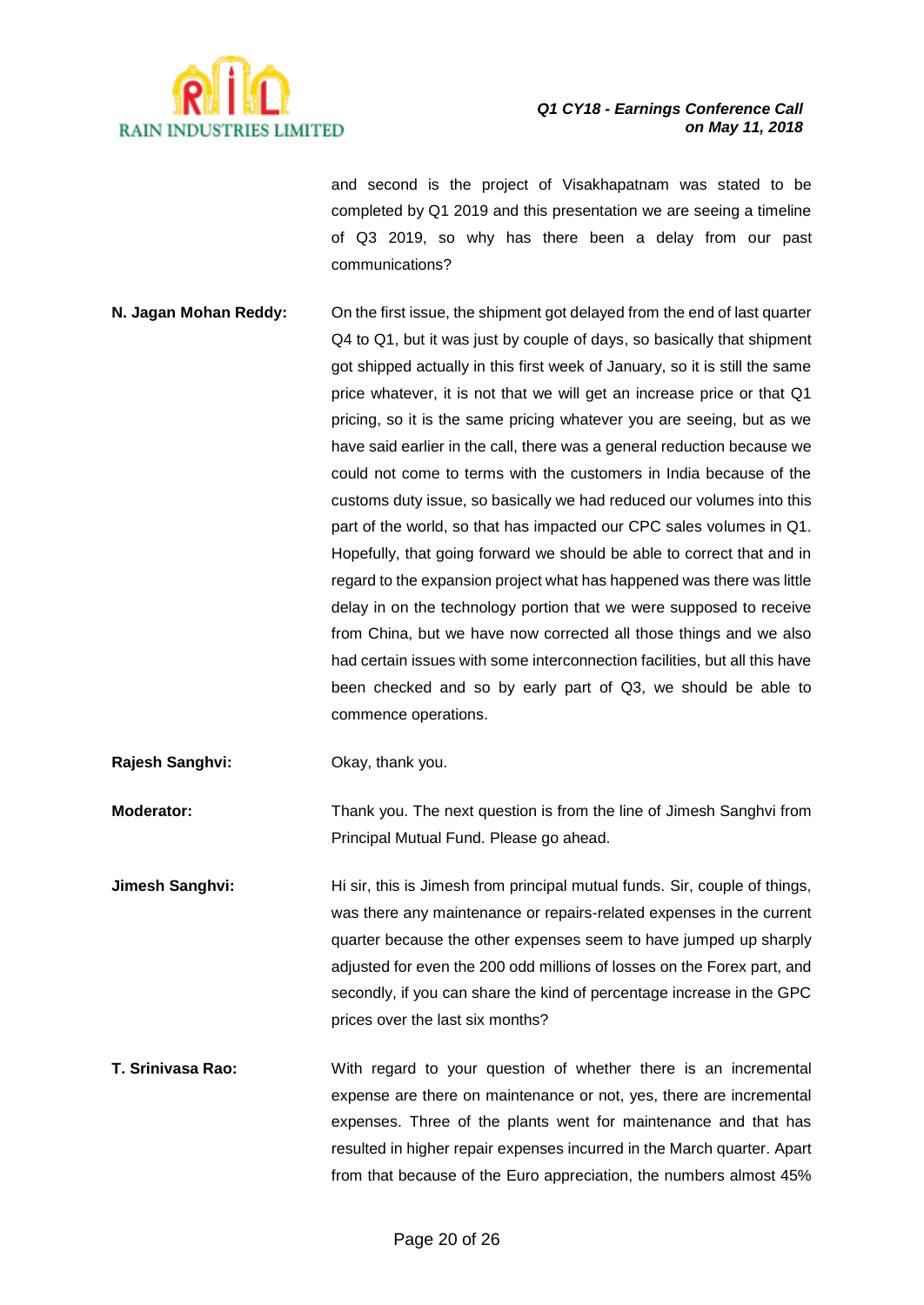

to 50% of revenue comes from Europe and when we convert them into Indian Rupees, you see a visible increase in the price because Euro almost appreciated by 10% between March '17 and March '18, so these two factors will see that there is an increase in the other expenses, but partly because of exchange fluctuation and partly because of the higher outages that we have seen in our business.

**Jimesh Sanghvi:** Can you share the number for the higher outages absolute number what was it for the quarter?

**T. Srinivasa Rao:** It is about €2 to 3 million.

- **Jimesh Sanghvi:** Okay and sir, on the GPC prices, can we see some increase, what has been the percentage increase and are we seeing further increase from here on in the coming quarters?
- **N. Jagan Mohan Reddy:** The main increase in the GPC prices was mainly related while the regular GPC did go up by smaller percentage, the main increase was the lower sulfur segment that has actually substantially increased, but we are now seeing actually the prices going down a little bit, but not much by they are going down, so we do not see the prices going up in the near future.

**Jimesh Sanghvi:** Can you share the percentage increase which has been there?

- **N. Jagan Mohan Reddy:** I would say the prices may be about 10% to 15% between December '17 to March '18.
- **Jimesh Sanghvi:** Lastly, as we kind of try and correct the inventory levels for ourselves over the next two quarters, are we likely to undertake any further shutdowns or maintenance related work so that we are kind of ready as to ramp up in terms of our volumes in the second half as the US smelter demand increases?
- **N. Jagan Mohan Reddy:** That we always plan and we do not shut down all plants at a time, we actually do schedule it in different, different timing, so we actually are considering that because there are couple of issues that may happen. One is the ramp up of CPC in the US and again possible winter cuts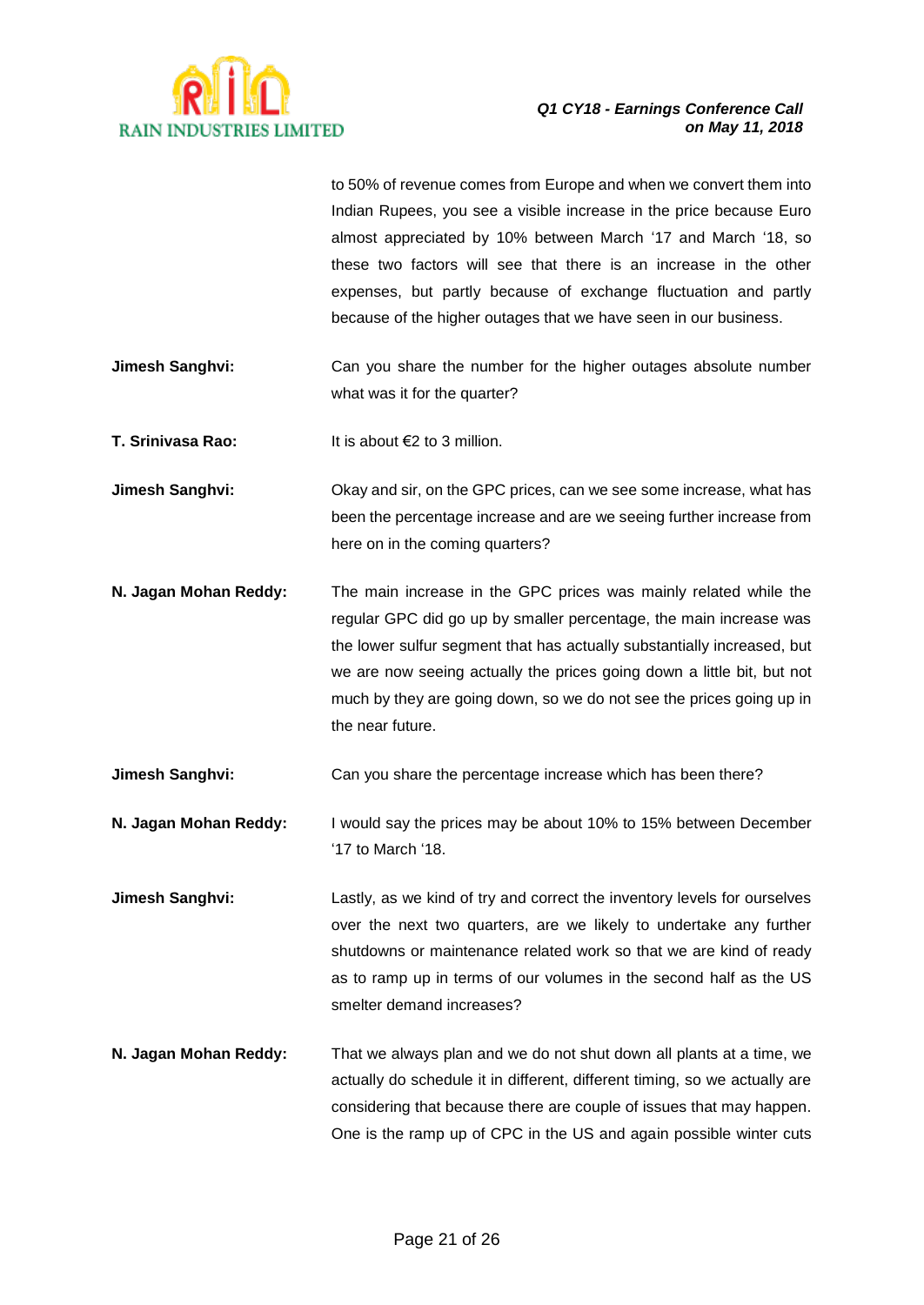

|                       | again in China coming back starting November, so that could improve,<br>they could create demand, so we are watching it.                                                                                                                                                                                                                        |
|-----------------------|-------------------------------------------------------------------------------------------------------------------------------------------------------------------------------------------------------------------------------------------------------------------------------------------------------------------------------------------------|
| Moderator:            | Thank you. The next question is from the line of Ritesh Shah from<br>Investec Capital. Please go ahead.                                                                                                                                                                                                                                         |
| <b>Ritesh Shah:</b>   | Sir, my first question is if you could detail what is the sensitivity of the<br>crude prices on margins for both the businesses?                                                                                                                                                                                                                |
| N. Jagan Mohan Reddy: | There is very minimal, the crude prices do not impact, there may be an<br>impact at any movement of time, but generally they do not impact.                                                                                                                                                                                                     |
| T. Srinivasa Rao:     | None of our products are indexed to the crude oil prices, only thing is<br>the freight what we incur, the ocean freight for moving the material, as<br>you know that is linked to crude oil, it could be maybe 5% to 10% sort<br>of thing.                                                                                                      |
| <b>Ritesh Shah:</b>   | The Rutgers products whatever we have should one assume that we<br>have a pass-through mechanism over there?                                                                                                                                                                                                                                    |
| N. Jagan Mohan Reddy: | Yeah, because we do agree on prices and we do negotiate on a<br>quarterly basis, so the crude prices should not actually have a material<br>impact.                                                                                                                                                                                             |
| <b>Ritesh Shah:</b>   | Sir, my second question is what is the more favorable scenario for Rain<br>Industries, is it aluminum deficit scenario globally or is it a scenario<br>whether you see aluminum production to move up wherein which gives<br>more visibility on our volumes and if you could explain exactly both the<br>variables how the status is right now? |
| N Jagan Mohan Reddy:  | We are converter of products, basically the more the production the<br>better it is for us because our raw material prices move's along with the<br>finished product prices, so the more the production means the tighter<br>situation it gets is better product.                                                                               |
| <b>Ritesh Shah:</b>   | Sir, to my understanding, the contracts that we negotiate it is more on<br>LME, which will be a function of demand supply?                                                                                                                                                                                                                      |
| N. Jagan Mohan Reddy: | It is nothing to do with LME.                                                                                                                                                                                                                                                                                                                   |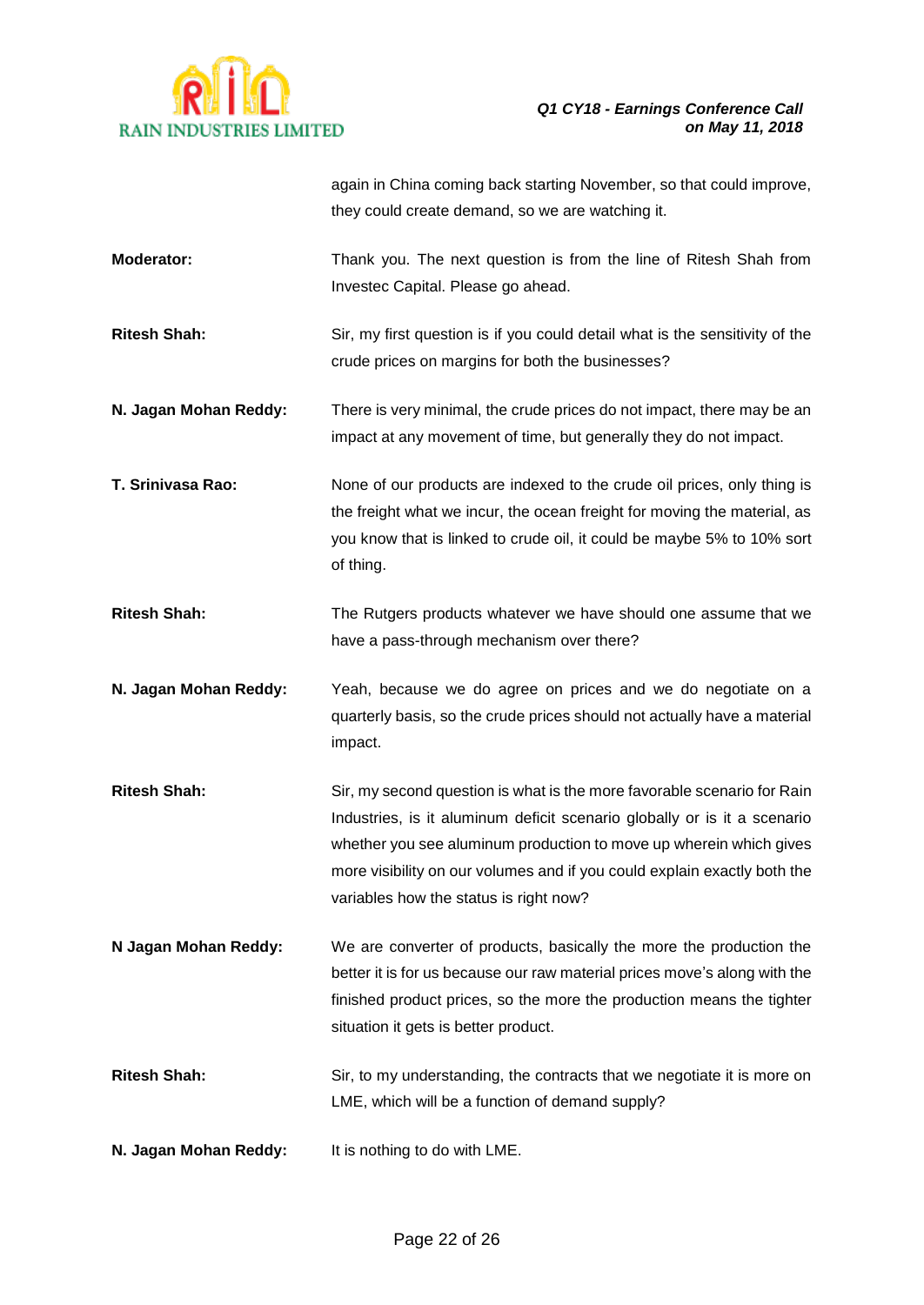

| T. Srinivasa Rao:      | We are only linked to aluminum production not to the LME at all.                                                                                                                                                                                                                                                                                                                                                                                                                                                                                                                               |
|------------------------|------------------------------------------------------------------------------------------------------------------------------------------------------------------------------------------------------------------------------------------------------------------------------------------------------------------------------------------------------------------------------------------------------------------------------------------------------------------------------------------------------------------------------------------------------------------------------------------------|
| <b>Gerard Sweeney:</b> | We are not linked to crude and we are not linked to LME, we are strictly<br>supply and demand of GPC and CPC, coal tar and coal tar pitch.                                                                                                                                                                                                                                                                                                                                                                                                                                                     |
| <b>Ritesh Shah:</b>    | Last question for Gerard, Sir, on Slide #Number 10, you have indicated<br>0.5 million tons of capacity moving within China, how do you read is it<br>a one-off case or there are more instances similar to this that you have<br>heard of or we can expect?                                                                                                                                                                                                                                                                                                                                    |
| <b>Gerard Sweeney:</b> | The capacity is in China being up you mean?                                                                                                                                                                                                                                                                                                                                                                                                                                                                                                                                                    |
| <b>Ritesh Shah:</b>    | Yes, 0.5-million-ton capacity what you have indicated on Slide Number<br>10 which is moving in China from one region to another, is it a one-off<br>case or are we hearing of similar more cases which we can expect<br>going forward?                                                                                                                                                                                                                                                                                                                                                         |
| <b>Gerard Sweeney:</b> | This is all part and parcel of China's aluminum strategy to incentivize<br>people to move to less populated areas and such, we will see this trend<br>continue, but overall there could be incremental growth that we are<br>going to see each year from China in the years going forward, so yes,<br>I would say to answer your question specifically is these types of things<br>are going to continue to happen because they are going to be very<br>careful in letting the locations where they add capacity.                                                                              |
| Moderator:             | Thank you. The next question is from the line of Kalpesh Gothi from<br>Veda Investment. Please go ahead.                                                                                                                                                                                                                                                                                                                                                                                                                                                                                       |
| Kalpesh Gothi:         | Sir, what was the impact of the US sanction of Rusal, can you update<br>the status?                                                                                                                                                                                                                                                                                                                                                                                                                                                                                                            |
| <b>Gerard Sweeney:</b> | Right now, no sanctions were originally announced, they seem to be<br>very restricted related to Rusal. Let me put it into context of our<br>company. The only place that any sanctions that were ultimately<br>imposed on Rusal could or would affect us is through our joint venture<br>in Russia called Severtar and that equates to I believe less than 4% of<br>the revenues of the company overall, so this is no material impact, I<br>want to talk about that right up front, but also in looking at it they would<br>have been very restricted as far as we do business with Rusal in |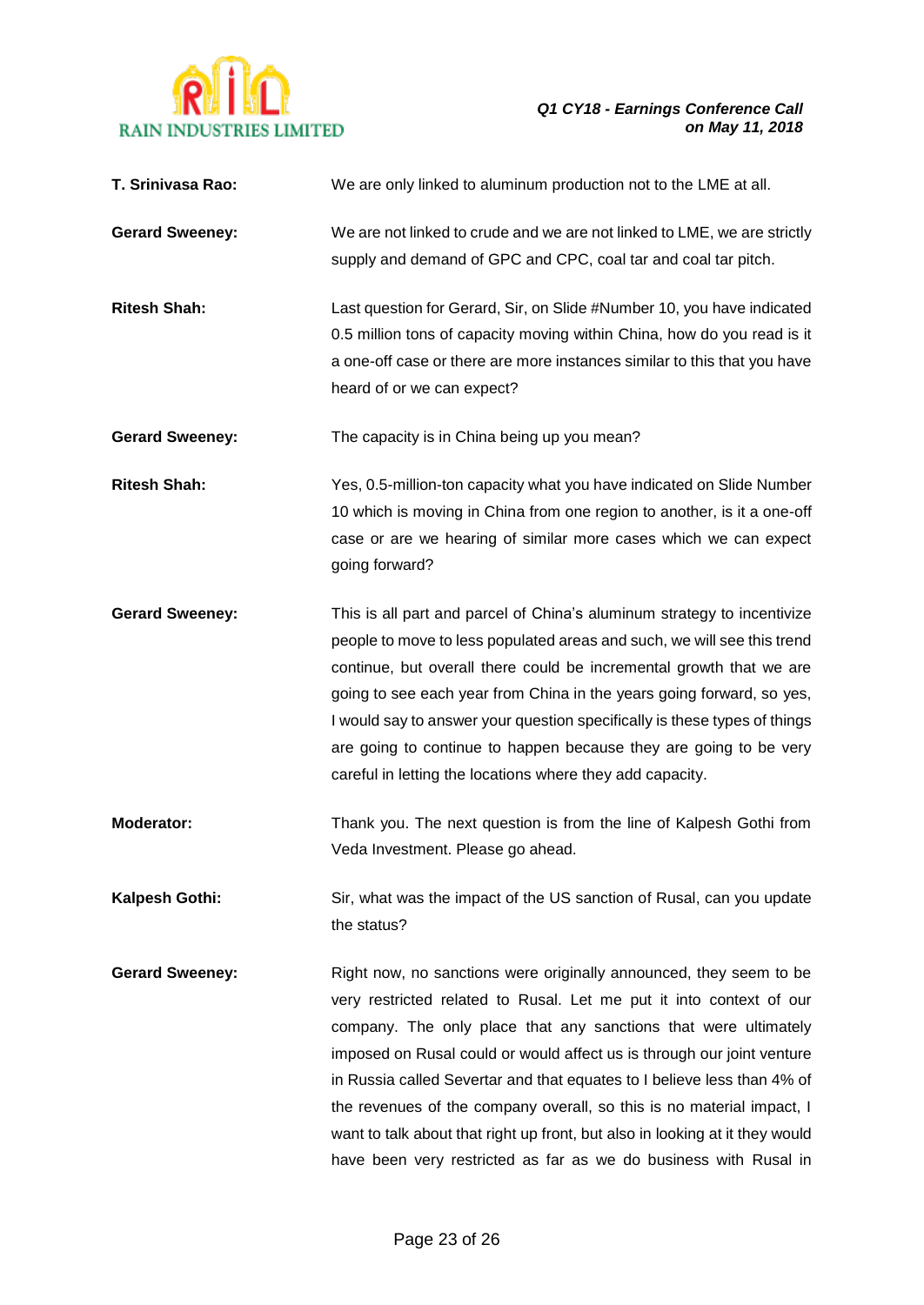

|                       | Russia, but it looks like the US has signaled an Avenue because they<br>have already extended the deadline to wind down the business from<br>June to October and then they have also given Rusal halfway to avoid<br>the sanction by changing the ownership structure and the effective<br>controlling management agreement in the company, so we are quite<br>confident that this will all work out, but that is why I wanted to give you<br>the order of magnitude to begin with anyway.                                                                              |
|-----------------------|-------------------------------------------------------------------------------------------------------------------------------------------------------------------------------------------------------------------------------------------------------------------------------------------------------------------------------------------------------------------------------------------------------------------------------------------------------------------------------------------------------------------------------------------------------------------------|
| Moderator:            | Thank you. The next question is from the line of Vikas Sharma from<br>Entrust Family. Please go ahead.                                                                                                                                                                                                                                                                                                                                                                                                                                                                  |
| <b>Vikas Sharma:</b>  | My question is basically what is the effective tax rate we can expect in<br>Calendar Year '18, Sir, is it going to be in the range of 28 to 30 or we<br>can expect the reduction?                                                                                                                                                                                                                                                                                                                                                                                       |
| T. Srinivasa Rao:     | Historically, our effective tax rate is to be 35% to 37% because we are<br>operating in countries like India where the tax rate is almost 35%. There<br>is tax reduction in the US from 35% to 21% and in Belgium it is reduced<br>from 34% to 29%, but as we generate income in multiple tax<br>jurisdictions and there will be some incremental tax in moving from<br>profit from one country to the other country, we expect the tax rate for<br>the year 2018 should be in the range of 33% to 34%, some 200 to 300<br>basis points lower than our historical rate. |
| Moderator:            | Thank you. The next question is from the line of Sandeep Ghosh who<br>is an Individual Investor. Please go ahead.                                                                                                                                                                                                                                                                                                                                                                                                                                                       |
| Sandeep Ghosh:        | Just one minor question, in the cement plant do we use petroleum<br>Coke?                                                                                                                                                                                                                                                                                                                                                                                                                                                                                               |
| N. Jagan Mohan Reddy: | Yes, we do use but very limited quantities because of the increase in<br>prices we have shifted over to imported coal.                                                                                                                                                                                                                                                                                                                                                                                                                                                  |
| Moderator:            | Thank you. The next question is from the line of Bala Kumar, an<br>Individual Investor. Please go ahead.                                                                                                                                                                                                                                                                                                                                                                                                                                                                |
| <b>Bala Kumar:</b>    | First of all my question is on the new project that you are going to take<br>on it is a $\epsilon$ 60 million project in Germany, so I read in one of the news<br>that you are going to manufacture three products there, but in the                                                                                                                                                                                                                                                                                                                                    |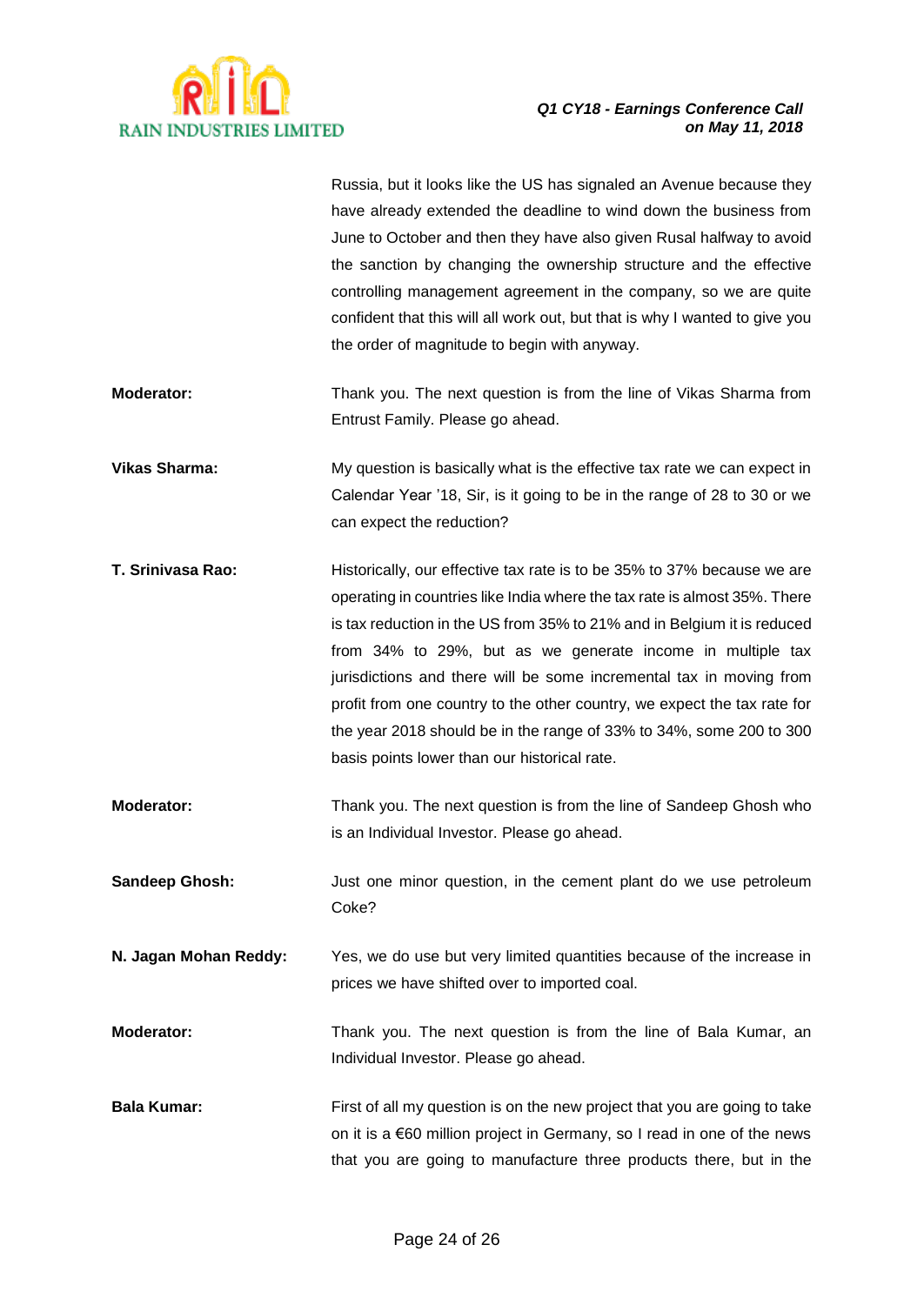

presentation it just says only one product, so could you please explain on why there is some difference?

**T. Srinivasa Rao:** Different grades of product, all are HHCR only, hydrogenated hydrocarbon resins.

**N. Jagan Mohan Reddy:** Basically, all of them are resins, white water resins.

- **Gerard Sweeney:** Did you say three core versus one core?
- **Bala Kumar:** It says three products one is the CARBORES®, NOVARES C10 and advanced carbon material for the production of lithium-ion batteries and one is the white pollutant free resin?
- **Gerard Sweeney:** At the hydrogenated resin it is just going to be resins that we are producing there, water white resins for the adhesives industry, so it is going to be adhesive and coating industry that we are going to be producing. This is not, we will not be producing there any of the lithium ion batteries for the LT sealer base CARBORES®. Those are separate products in advance materials. You don't confuse the engineered products with the resin products.
- **Bala Kumar:** Also in the article it was mentioned that it was €60 million project, but in the presentation, it mentioned as \$ 60 million project, whether it is in the dollars or in the Euros.
- **N. Jagan Mohan Reddy:** It is the same thing, basically if you convert it at the current exchange rate, it works out to the same thing.

Gerard Sweeney: Roughly US \$ 66 million.

- **Moderator:** Thank you. The next question is from the line of Sunil Kumar, an Individual Investor. Please go ahead.
- **Sunil Kumar:** My question is more on the ₹ 140 crore tax, so can you please elaborate on what cost this one-off tax is?
- **T. Srinivasa Rao:** You are referring to the tax charge for the year, it is about 34% to 35% is the tax that we have paid for the March 2018 quarter, but if you compare with December 2017 because of the rate changes from 35%